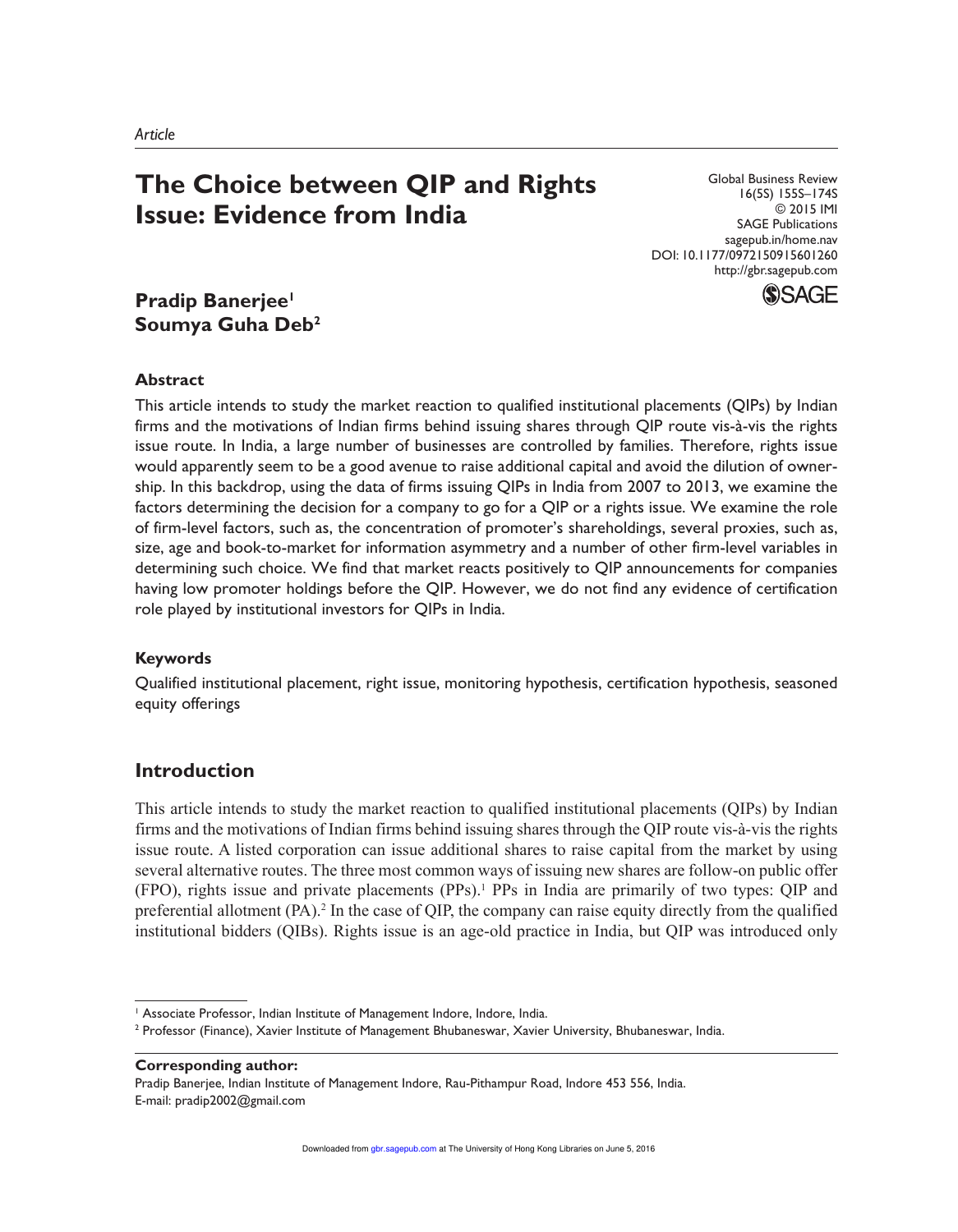about nine years ago. The Security and Exchange Board of India (SEBI)<sup>3</sup> for the first time allowed QIPs in India in May 2006 and came out with a full guideline of QIP investment for the first time in 2009.<sup>4</sup>

One major advantage of issuing  $QIP<sup>5</sup>$  is that the company issues fresh equity directly to the QIBs very quickly, rather than go through the lengthy process of rights issue and even more extensive process of FPOs.<sup>6</sup> There are several other advantages which make QIP issues a highly desired route to raise funds by the corporates in India. First, as compared to an FPO or a rights issue, a QIP does not require SEBI's approval. Second, the process involved in an FPO or a rights issue is more time-consuming than that of a QIP. According to Indian stock exchanges (both National Stock Exchange [NSE] and Bombay Stock Exchange [BSE]), QIP is the second fastest method of PP after PA, whereby a listed company can raise fresh equity capital or issue convertible securities to a chosen group of investors. Moreover, the procedural requirements for QIP are comparatively less cumbersome.

Third, amongst the PP routes, there is no lock-in period for QIPs, but in the case of PAs there is a oneyear lock-in period.<sup>7</sup> Finally, in the case of QIP, the formula to arrive at a floor price is the average stock price of the last two weeks, but in the case of PA, it is the average stock price of last six months from the cut-off date. The cut-off date for the calculation of average stock price is the date which is 30 days prior to the date when shareholders' meeting is held and the decision of fresh equity issue is taken.

Several articles globally explore issues related to PPs. Wu (2004) documents the substantial amount of equity capital raised through PPs in the US. Many studies outside India document a positive and significant market reaction to PP (Hertzel & Smith, 1993; Wruck, 1989), which is quite in contrast to the negative and significant effect observed for new equity issues (Barclay & Litzenberger, 1988; Choe, Masulis & Nanda, 1993). This finding is contrary to the adverse selection problem of Myers and Majluf (1984), which states that new issues should be met with a negative reaction due to the information asymmetry between existing shareholders and new shareholders. Research studies suggest two major hypotheses to explain the positive effect: monitoring hypothesis (Wruck, 1989) and certification hypothesis (Hertzel  $&$  Smith, 1993). The monitoring hypothesis states that the institutions who subscribe to the QIP are active monitors and provide monitoring benefits. The certification hypothesis states that QIPs are basically certification mechanism adopted by firms with high information asymmetry problems.

The Indian firms are characterized by very high promoter's holdings and family control, unlike in developed economies, such as, the US or Europe (Claessens, Djankov & Lang, 2000; La Porta, Lopezde-Silanes & Shleifer, 1999). Apparently, these family-controlled public firms would not be willing to dilute their control by issuing fresh equity in the form of FPO or QIP, which may dilute ownership and reduce control. The QIBs once becoming large shareholders, in their own interest, would most likely monitor and interfere in the activities of the firm which could be a threat to the degree of control by the promoter/family.

Given this backdrop and a rapidly increasing number of QIPs in India over the past few years, we felt it would be interesting to see whether monitoring hypothesis and/or certification hypothesis hold in the Indian context by examining the market reaction to the announcement of QIPs. To the best of our knowledge, no such work has been done in the Indian context on this important issue involving QIPs. In this article, we try to fill that gap. We also look at the determinants of the firm's choice between a rights issue and a QIP.<sup>8</sup> Our analysis consists of two parts: In the first part, we examine any abnormal returns (ARs) associated with the announcement of QIPs and identifying the firm-level attributes to capture the cause of these ARs, and in the second part we try to investigate what are the firm-level determinants of the choice between a rights issue and a QIP.

Previous literature (Cronqvist  $& Nilsson, 2005)$  related to PP shows positive ARs on announcements and argues in favour of the monitoring and/or certification roles of institutional investors. However, we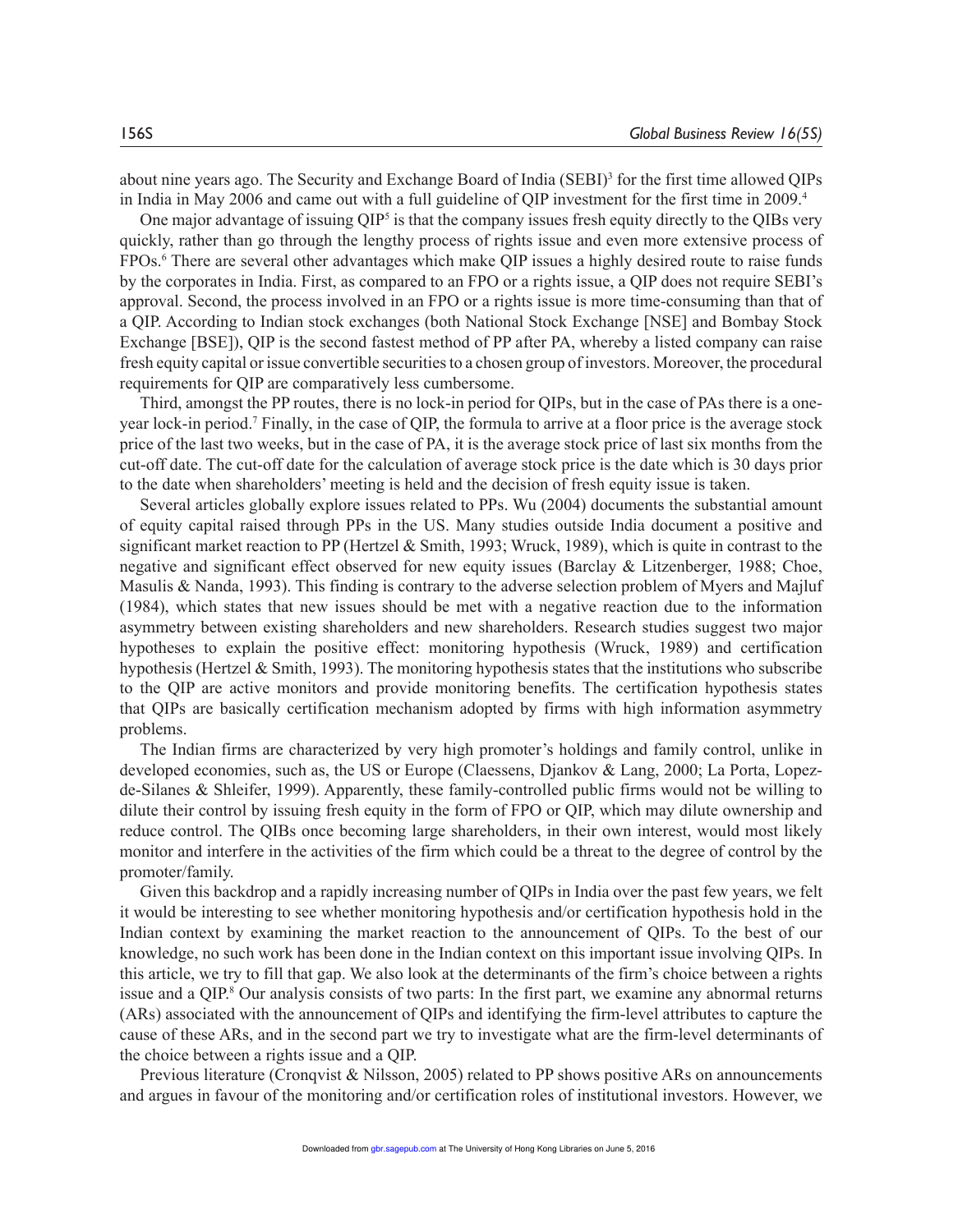do not find any evidence of monitoring/certification role played by institutional investors for QIPs, in Indian market. Our results show that market displays a negative reaction to QIPs announcements over the previous and subsequent 10-day period around the issue on an average**.** However, we find that for firms with low promoter holdings, there is evidence of a positive market reaction around the QIP issues. Promoters in India are generally dilution averse, and hence the market reacts positively to QIPs for companies which have low promoter holdings since the value of control benefits is often significant (Cronqvist & Nilsson, 2003; Dyck & Zingales, 2004; Nenova, 2003).

We also find that firms that already have high institutional holdings are more likely to opt for a QIP rather than a rights issue. This should imply that institutional investors in India typically prefer to invest in QIPs of firms with already high institutional holding, that is, QIBs in India exhibit a 'herd behaviour' while subscribing to QIPs.

The remainder of the article is organized as follows. The second section describes the review of literature. The third section defines the objective and hypotheses. The fourth section narrates the data, methodology and empirical set-up. The fifth section describes the analysis and findings and the sixth section concludes.

### **Review of Literature**

Two most notable hypotheses in the context of issues involving QIPs are 'monitoring hypothesis' and 'certification hypothesis'. The monitoring hypothesis (Wruck, 1989) argues that institutional investors who have the willingness and ability to monitor the day-to-day management activities to enhance the value of the firm will take part in the PP process. In turn, taking part in this process, these institutional investors ensure or certify the valuation of the firm, named as certification hypothesis (Hertzel  $\&$ Smith, 1993). Both these hypotheses find empirical support in the work done by Cronqvist and Nilsson (2005).

Alternative to QIPs, the firm may choose the rights issue in order to raise fresh equity capital. Hertzel and Smith (1993) examine the effect of asymmetric information on the choice between rights issue and PPs. They claim that if the degree of information asymmetry about firm value is high, the firm will choose PPs over the rights issue, because the institutional investors to whom PP is made can quickly identify the true value of the firm at little cost. They show that the direct cost of PP is higher (average discount of 20 per cent) than the other equity issue methods. Prior researches consider the effect of asymmetric information between more costly underwritten rights issues than less costly uninsured rights offerings (Eckbo & Masulis, 1992). They show when the asymmetry in information about the firm value is low, the firm will choose uninsured rights issue with low direct cost, when this is at intermediate levels firm will choose rights issue with underwriting option and here underwriter will play role of certifier.

The third hypothesis that got much less attention is 'managerial entrenchment'. Under this hypothesis, the management would sell the stock to the friendly investors who would not engage themselves much into monitoring. Dann and DeAngelo (1988) and Wruck (1989) find some evidence for this entrenchment effect. Barclay, Holderness and Sheehan (2007) find PPs are often offered to submissive investors, which in turn helps the management to strengthen their control on the firm.

A large number of studies have been conducted on market reaction to rights issues across the globe. In the US, several researchers have found that share price reactions to both underwritten offer and nonunderwritten rights issues are negative (Barclay & Litzenberger, 1988; Eckbo & Masulis, 1992; Hansan, 1989). More recently, Kim and Purnanandam (2006) have shown that investors react negatively when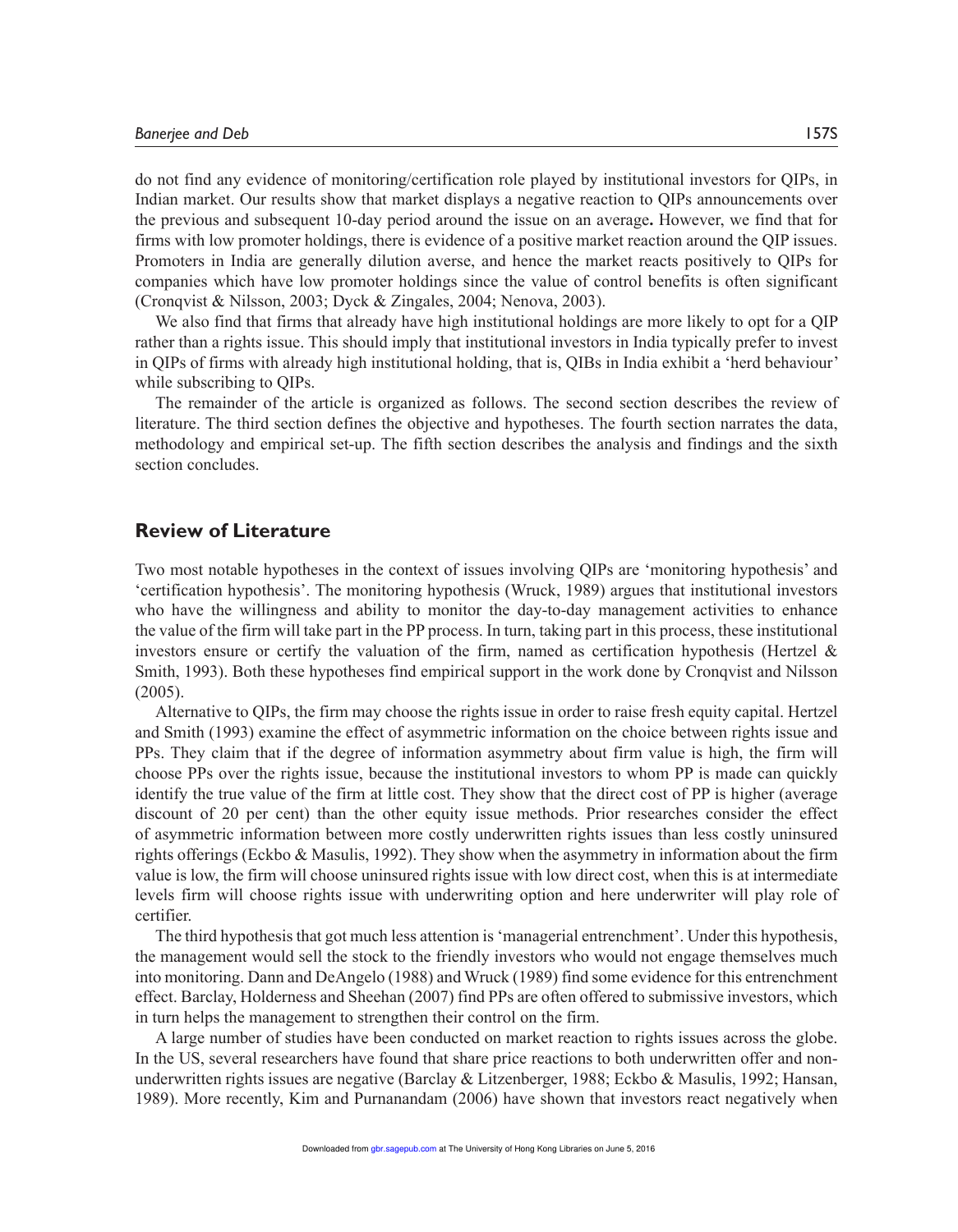they perceive that the corporate managers are engaged in value-destroying activities with the proceeds of the rights issue.

In the other markets, Balachandran, Faff and Theobald (2007) document an insignificant price reaction for fully underwritten rights issue and a significant negative price reaction for non-underwritten rights issue in Australian market. In China, Wang, Wei and Pruitt (2006) document significant positive ARs related to rights issue. Similarly, in Japan (Kang & Stulz, 1996), Switzerland (Loderer & Zimmerman, 1988) find positive ARs associated with announcement of rights issue. Tan, Chang and Tong (2002) report a positive correlation between the issue size and the ARs in Singapore market. Salamudin, Ariff and Nassir (1999) show during favourable economic conditions that the price reactions are positive for rights issues in the Malaysian market.

In the Indian context, the study conducted by Srinivasan (1993) and Rao (1994) before economic liberalization finds a positive and significant price reaction around rights issue offerings (Rao, 1994; Srinivasan, 1993). In the post-liberalization period, Marisetty, Marsden and Veeraraghavan (2006) find a positive but not a significant price reaction to the announcement of rights issue in general and when they study the family group affiliation, the announcement returns become negative and significant for the firms with high family group affiliation. In another study, Lukose and Rao (2003) report that the operating performance of the firms significantly declines after the rights issue and the decline is more severe for large firms and the firms with low director's holdings.

## **Objectives**

#### *Hypothesis on Announcement Effects of a QIP*

In line with the findings of some of the studies mentioned in the previous section (Cronquist & Nilsson, 2003; Hertzel & Smith, 1993; Wruck, 1989), a positive and significant reaction to QIP announcements is expected in India, if monitoring and/or certification hypotheses hold. However, we believe that the certification and monitoring hypotheses may not hold in India as researches (Marisetty et al., 2006) show that Indian companies have high levels of promoter holdings. As per Jensen and Meckling (1976), high levels of promoter holdings may reduce information asymmetry and agency costs and hence reduce the importance of monitoring/certification for Indian companies. We expect, on the other hand, a negative reaction, in line with the argument made by Myers and Majiluf (1984), that managers are always having better information about the future prospects of the firm and will tend to issue new equity only when it is favourable for existing shareholders. However, the market participants would anticipate that and would result in a negative reaction on the announcement of fresh equity issue. Moreover, institutional investors typically tend to exhibit 'herd behaviour' while investing in firm equity, that is, they tend to prefer investing in equity of firms which already have a high institutional holding. If such a passive institutional motive is dominant in India, then it is unlikely that the monitoring /certification effects will be visible. Given these arguments, we frame our first hypothesis as follows.

#### *Hypothesis 1*

*Null hypothesis:* Institutional investors would be investing in those companies which already have high institutional holdings and show 'herd behaviour'; as a result no abnormal price reaction would be seen around the announcements of QIP.

*Alternate hypothesis:* Due to certification and monitoring effects in Indian context, positive and significant ARs can be seen around the announcements of QIP.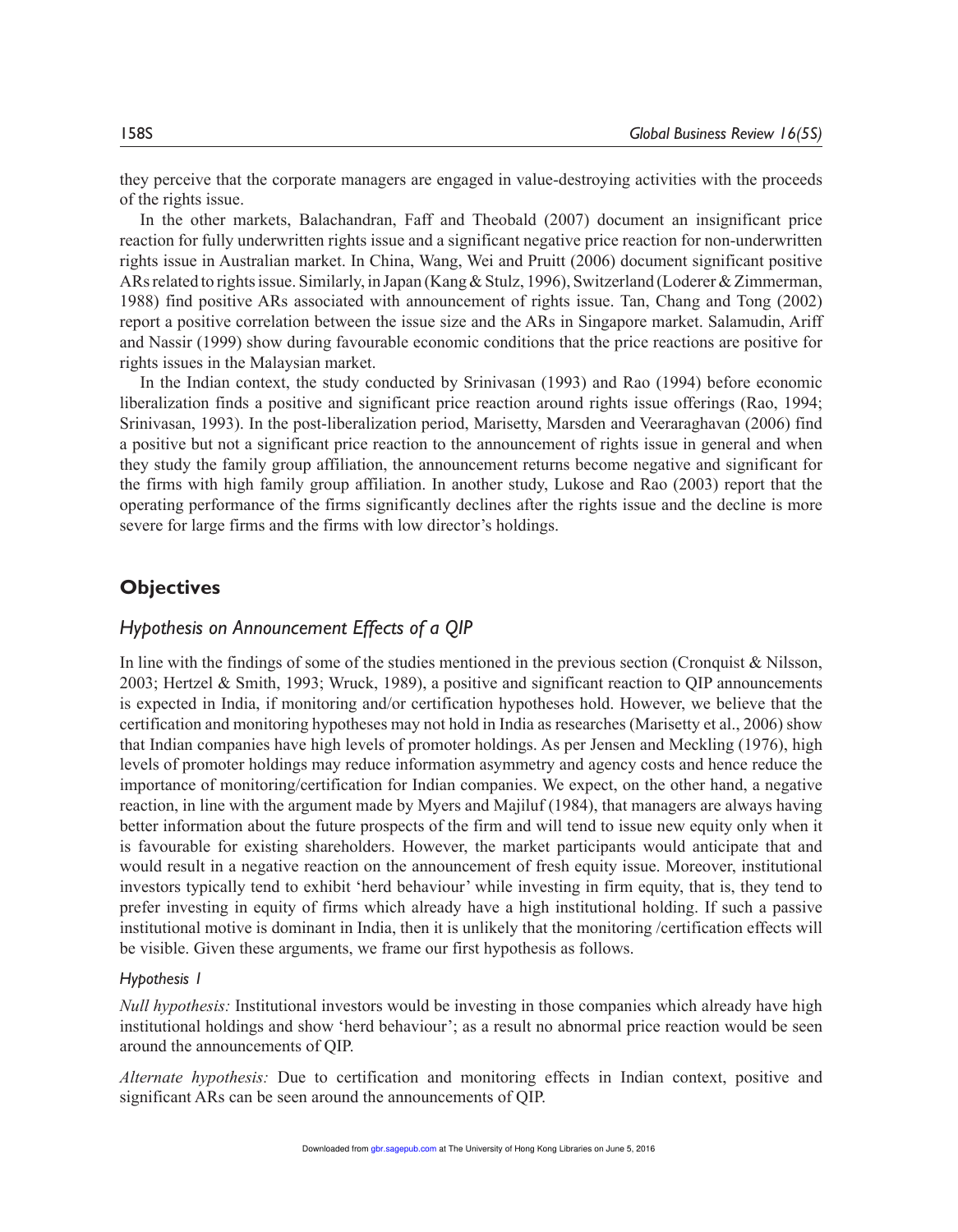## *Hypothesis on Firm-level Variables Affecting the Cumulative Abnormal Returns in QIP*

We identify the following firm-level variables, which we believe are expected to have an impact on the cumulative ARs (CARs), if any, after the QIPs. We first define the variables and then present the argument in framing the corresponding hypotheses concerning each variable, hereunder:

- 1. Size of the firm as measured by the market capitalization of the firm in the month prior to the QIP announcement. We name this variable as *Mktcap*.
- 2. Age of the firm as measured by the number of years since incorporation of the firm to the QIP announcement*.* We name this variable as *Age.*
- 3. The company's future growth opportunities proxied by the firm's market-to-book (M/B) ratio: the book value of assets divided by market value of assets in the month prior to the QIP announcement. We name this variable as *BM.*
- 4. The promoter's holding in the firm measured by the percentage holding of promoters in the firm in the quarter prior to the quarter in which the QIP was announced. We name this variable as *promoters*.
- 5. The binary variable *bgroupdummy* that takes the value 1 if the firm belongs to a large business group, 0 otherwise.
- 6. 'Institutional ownership' in the firm measured by the percentage holding by the domestic institutional investors (DIIs), such as, banks and insurance companies, foreign institutional investors (FIIs) and mutual funds (MFs) in the firm, in the quarter prior to the quarter in which the QIP was announced. We name these variables as *DII*, *FII* and *MF*, respectively.
- 7. A binary variable *Aug08dummy* that takes the value of 1 if the QIP was done after August 2008, and 0 if before. The reason for including this variable is indicated below.

Intuitively, the smaller the firm size, the higher the announcement effect of new private issues. The argument placed in favour of such a claim is that the smaller the firm size, the more the asymmetry in information about its future growth opportunities. If certification hypothesis holds true, PPs /QIPs should act as a cure for asymmetric information; and hence markets would react more positively to smaller issuers' announcements of QIP. Thus, the lower the size of the company, the higher would be the announcement effect of a QIP.

One popular argument is that the older the firm, the lower one would expect the degree of information asymmetry, as the firm would be around in the market for a longer period of time and would have the higher level of information dissemination. Hence, the higher the age of the firm, the lower would be the announcement effect of a QIP.

Future growth opportunities in a firm are typically *ex ante* in nature and uncertain. Hence, one may argue that firms with the higher growth opportunities can be associated with the higher level of information asymmetry. Using M/B ratio as a proxy for the firm's future growth opportunity, we thus conjecture that the higher the B/M ratio of the company,<sup>9</sup> the lower the announcement effect of a QIP.

In a QIP, the placement is being made to qualified institutional bidders (QIBs), who are institutional investors distinct from promoters. Hence, the QIP would dilute the control of promoters by diluting ownership. This would be especially true for family-controlled firms. Hence, a QIP may be disadvantageous to 'dilution-averse' promoters. Hence, we would expect that markets react positively if QIP is made by companies that have small promoters stake, that is, markets would react positively for cases, where despite having a lower control before the QIP, the promoters are not averse to having new institutional owners in the firm signifying their keenness in truly creating the value for the shareholders at large,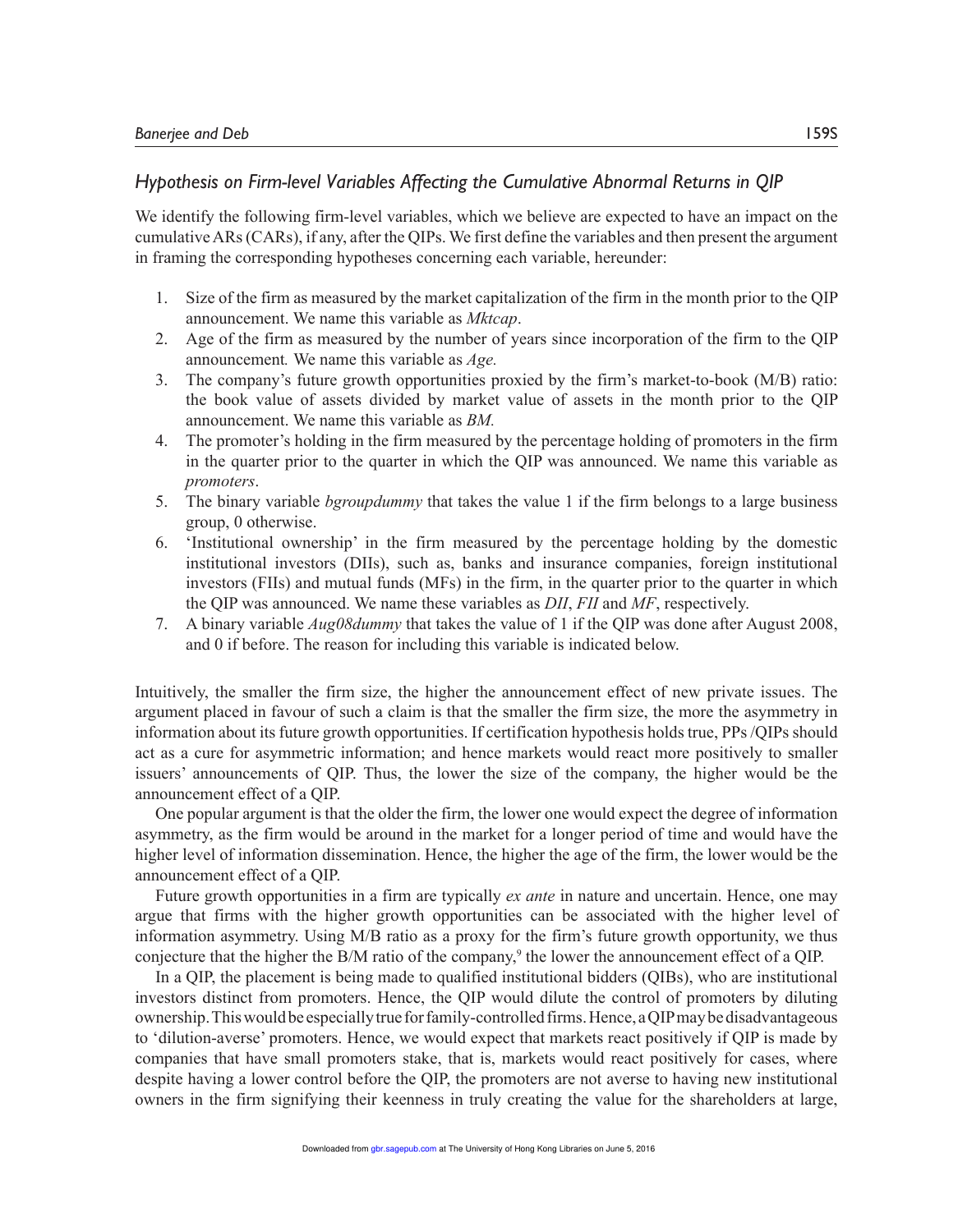without entertaining any vested interests for themselves. Hence, the lower the promoter's holdings, the higher the announcement effect of a QIP.

Marisetty et al. (2006) find that announcement returns for rights issues are negative and significant for those firms that are a part of a large business group. To check this and control for this, we include our binary variable *bgroupdummy* which takes the value of 1 if the firm belongs to a business group, and 0 otherwise.

We expect lower market reaction if institutional ownership in a firm is already high before the QIP representing already existing monitoring effect, or if markets do not view the QIBs to be effective monitors/certification agents. Thus, the higher the institutional holding before the QIP, the lower should be the announcement effect of a QIP.

The Security and Exchange Board of India amended the formula for QIP pricing in August 2008, allowing the price of the QIP to be based on the previous two weeks average share price. Before this change, the price was based on the higher of previous six months or two weeks average share price. This change was good for QIP investors, since now prices could be based on current market conditions. We thought that the QIP announcements made after August 2008 could react positively due to this change in pricing policy. To test for this, we include a binary variable *Aug08dummy*, which takes the value of 1 if the QIP was done after August 2008 and 0 otherwise.

Finally, we also wanted to explore whether the equity market performance of the firm, in the immediately preceding quarter, could have an effect on the market reaction on QIP announcement. Accordingly, we incorporated a variable, *Lastqret*, which is the return of the firm in the quarter prior to the quarter in which the QIP was announced.

In line with these arguments, we frame our next six hypotheses as follows:

#### *Hypothesis 2*

*Null hypothesis:* There is no relation between the size of the firm and the CARs around the QIP announcements.

*Alternate hypothesis:* Due to information asymmetry, the smaller the size of the firm, the higher would be the positive announcement effect of the QIP.

#### *Hypothesis 3*

*Null hypothesis:* The older the firm, the lower would be the positive announcement effect of the QIP.

*Alternate hypothesis:* There is no relation between the age of the firm and the CARs around the QIP announcements.

#### *Hypothesis 4*

*Null hypothesis:* The higher the BM ratio, the lower would be the announcement effect of the QIP.

*Alternate hypothesis:* There is no relation between the growth opportunity of the firm and the CARs around the QIP announcements.

Our next hypothesis is thus as follows:

#### *Hypothesis 5*

*Null hypothesis:* There is no relation between the proportion of promoter's holding and the CARs around the QIP announcements.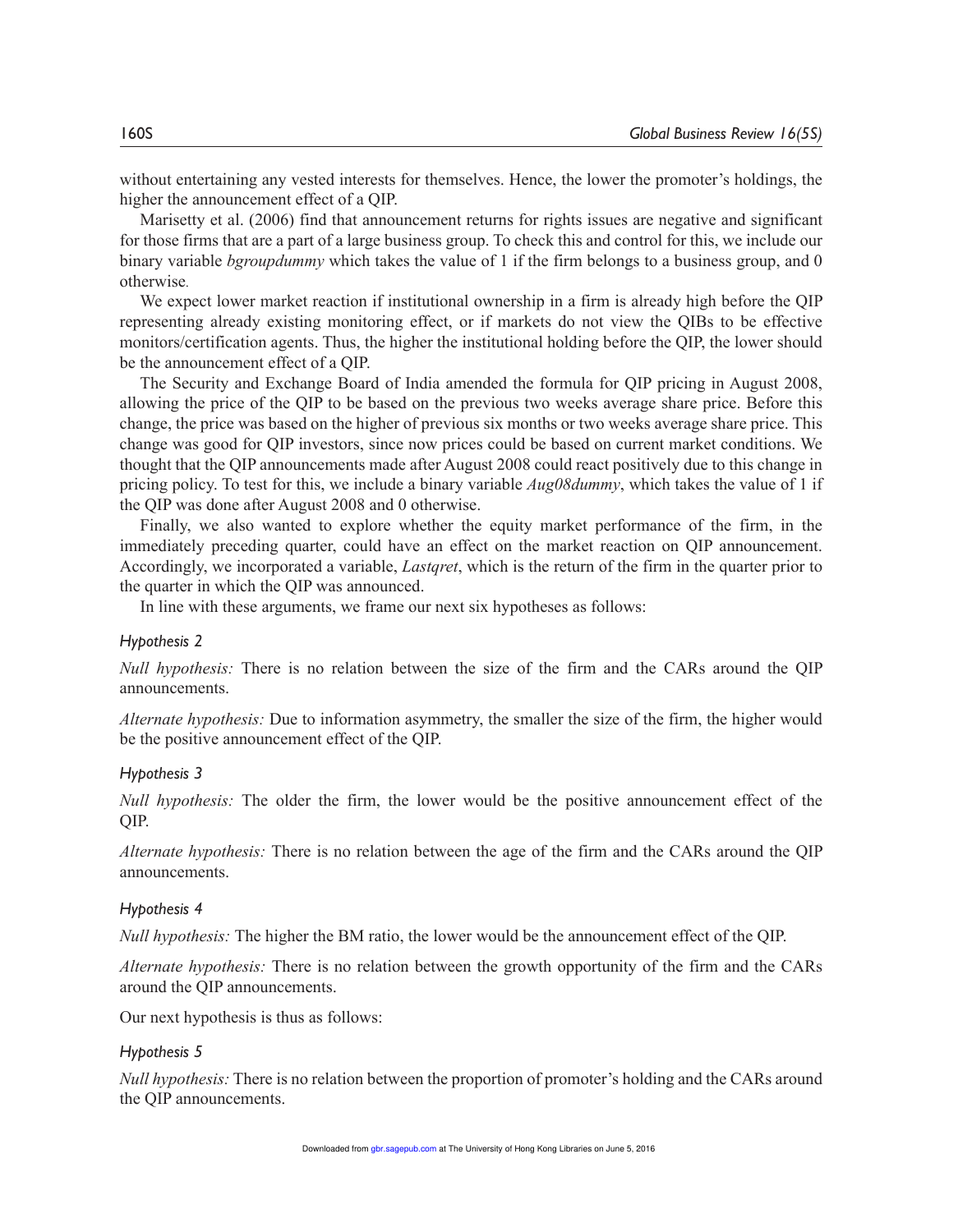*Alternate hypothesis:* Due to information asymmetry, the lower the promoter's holdings, the higher would be the announcement effect of the QIP.

In line with this argument, we frame our next hypothesis as follows:

#### *Hypothesis 6*

*Null hypothesis:* There is no relation between the proportion of institution's holding and the CARs around the QIP announcements.

*Alternate hypothesis:* Due to information asymmetry, the higher proportion of institution's holding prior to QIP announcement, the lower would be the announcement effect of the QIP.

#### *Hypothesis 7*

*Null hypothesis:* There is no relation between the QIP pricing mechanism and the CARs around the QIP announcements.

*Alternate hypothesis:* Due to the change in pricing policy by the regulator, the QIP announcements made after August 2008 would show positive reactions.

## *Hypotheses in Connection with the Choice between Rights and QIP*

*Promoter's holdings and the choice between QIP and rights issues:* In line with our arguments provided against hypothesis 5, we expect more promoter's holdings for the firm going for QIP, since if promoters currently have low holdings and do not want to dilute their holdings further, they would choose a rights issue over a QIP.

*Certification hypothesis and the choice between QIP and rights issues:* As argued above, small firms are likely to have more information asymmetry. If according to the certification hypothesis, QIP is a route to minimize the impact of information asymmetry; smaller firms would be more likely to choose a QIP over a rights issue. Similarly, newer firms and firms with high but uncertain future growth prospects are likely to have more information asymmetry. Hence, the greater the firm age, the lower should be the probability of the firm choosing a PP, and the higher the M/B ratio of the firm, the greater the probability of the firm choosing the QIP route over the rights route.

*Monitoring hypothesis and the choice between QIP and rights issues:* If there are already institutional investors (FII, MF, DII) holding a fraction of the firm, then monitoring benefits already exist, and hence bringing in new institutional investors would not add much incremental monitoring benefits. Hence, according to the monitoring hypothesis, the higher the existing holdings of institutions, the lower the probability of the firm choosing a QIP over a rights issue. On the other hand, if institutional investors exhibit 'herd behaviour', then one would expect that more the prior institutional holding in the company's stock, more likely it is that the company will go for a QIP. This is because herding implies that institutions would be more inclined to invest in a firm which already has institutional investors.

In addition to the variables mentioned above, another variable *individual* is also included, which denotes the percentage holding of individuals in the firm in the quarter prior to the quarter in which the QIP was announced.

In line with these arguments, we formulate two more hypotheses as follows: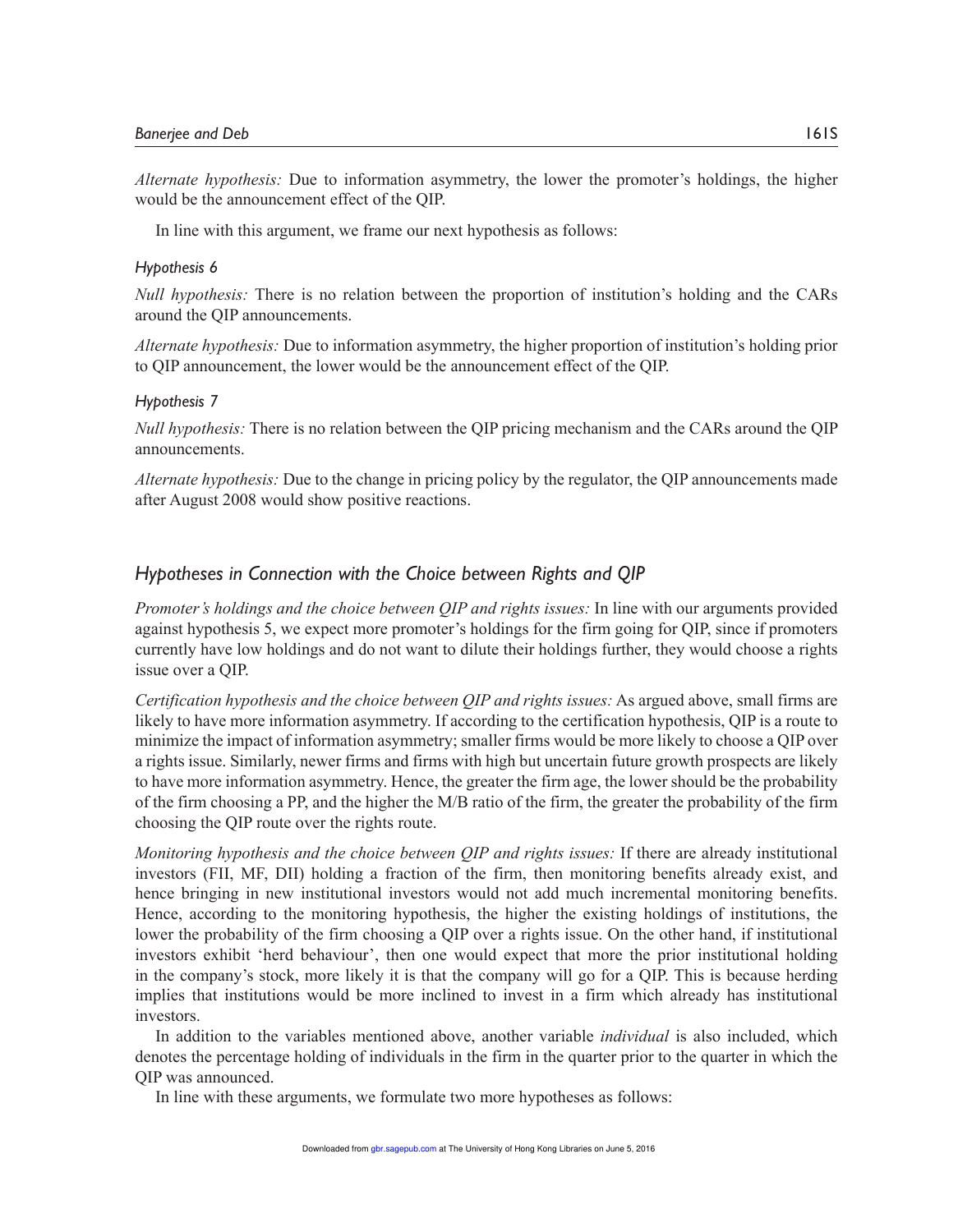## *Hypothesis 8*

*Null hypothesis:* There is no relation between the firm sizes, age and growth opportunity for choosing QIP over rights issue.

*Alternate hypothesis:* Due to information asymmetry, the smaller firms, the younger firms and firms with the higher growth opportunity choose the QIP over the rights issue.

## *Hypothesis 9*

*Null hypothesis:* There is no relation between the proportional institutional holdings for choosing QIP over rights issue.

*Alternate hypothesis:* Due to the higher institutional holdings, the monitoring benefits already exists and hence the higher the proportion of institutional holding, the lower would be the probability of the firm choosing the QIP route over the rights issue.

## **Data and Methodology**

The Security and Exchange Board of India has allowed QIPs in India during 2006. We choose our study period spanning seven years from 1 January 2007 through 31 December 2013. Within this period, there were a total of 152 rights issues and 191 QIPs. However, the announcement date and daily stock price data are available for 125 rights issues and 163 QIPs, which is our final sample. Table 1 shows yearly sample distribution.

We collect the announcement dates of rights issues and QIPs from Bloomberg database. Daily stock price and market returns (S&P CNX Nifty as a proxy for market) are collected from the Centre for Monitoring Indian Economy (CMIE) Prowess database. Data on each firm's market capitalization, ownership structure, book value, listing history, issue size, group affiliation and industry classification are also collected from Prowess.

Tables 2 and 3 provide a breakdown of rights issue and QIPs in the sample by year of announcement along with the group ownership of the firms. The maximum number of rights issues in our sample is observed in 2007 (29 issues), and the maximum number of QIPs in 2010 (49 issues). In the final sample, 48 per cent and 51 per cent of the rights issues and QIPs, respectively, are by family-controlled firms. The rights issues and QIPs are categorized industry-wise and reported in Table 4. It can be seen that the

| Year  | Rights Issue | Total Issue Size<br>(₹ million) | OIP Issue | <b>Total Issue Size</b><br>(₹ million) |
|-------|--------------|---------------------------------|-----------|----------------------------------------|
| 2007  | 29           | 89,560.9                        | 38        | 238,973.3                              |
| 2008  | 21           | 262,227.4                       | 6         | 34,185                                 |
| 2009  | 22           | 33,307.7                        | 37        | 224,479.7                              |
| 2010  | 22           | 133,074.6                       | 49        | 168,670.8                              |
| 2011  | 8            | 18,314.2                        | 8         | 29,463.3                               |
| 2012  | 13           | 43,070                          | 8         | 19,425.5                               |
| 2013  | 10           | 28,380                          | 17        | 67,962                                 |
| Total | 125          |                                 | 163       |                                        |

|  |  |  | Table 1. Sample Distribution by Year |  |  |
|--|--|--|--------------------------------------|--|--|
|--|--|--|--------------------------------------|--|--|

**Source:** CMIE Prowess.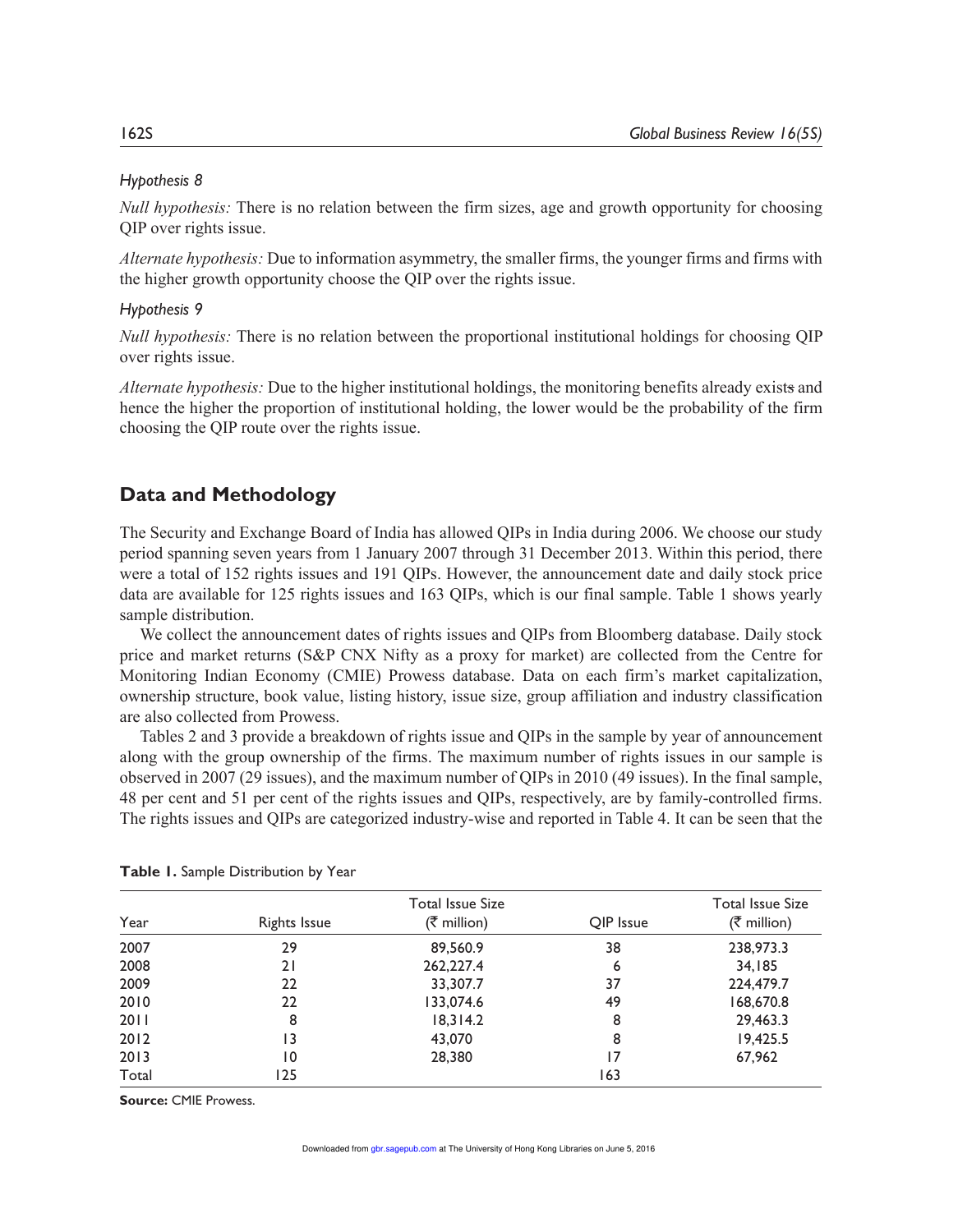| Year  | No. of Rights<br><b>Issues</b> | Family Group-<br>owned Firm | Government-<br>owned Firm | Foreign-affiliated<br>Firm | Stand-alone<br><b>Firms</b> |
|-------|--------------------------------|-----------------------------|---------------------------|----------------------------|-----------------------------|
| 2007  | 29                             |                             |                           |                            |                             |
| 2008  | 21                             | 10                          |                           |                            |                             |
| 2009  | 22                             | 14                          |                           |                            |                             |
| 2010  | 22                             |                             |                           |                            |                             |
| 2011  |                                |                             |                           |                            |                             |
| 2012  |                                |                             |                           |                            |                             |
| 2013  | 10                             |                             |                           |                            |                             |
| Total |                                | 60                          |                           |                            | 54                          |

**Table 2.** Breakdown of Number of Rights Issues

**Source:** CMIE Prowess.

**Table 3.** Breakdown of Number of QIP Issues

| Year  | No. of QIP<br><b>Issue</b> | Family Group-<br>owned Firm | Government-<br>owned Firm | Foreign-affiliated<br><b>Firm</b> | Stand-alone<br><b>Firms</b> |
|-------|----------------------------|-----------------------------|---------------------------|-----------------------------------|-----------------------------|
| 2007  | 38                         |                             |                           |                                   | 20                          |
| 2008  | 6                          |                             |                           |                                   |                             |
| 2009  | 37                         | 20                          |                           |                                   |                             |
| 2010  | 49                         | 23                          |                           |                                   | 26                          |
| 2011  | 8                          |                             |                           |                                   |                             |
| 2012  | 8                          |                             |                           |                                   |                             |
| 2013  |                            | 3                           |                           |                                   |                             |
| Total | 63                         | 84                          |                           |                                   | 70                          |

**Source:** CMIE Prowess.

#### **Table 4.** Industry Classification of the Sample Firms

| Industry                           | <b>Rights Issue</b> | OIP Issue |
|------------------------------------|---------------------|-----------|
| Air conditioners and refrigerators |                     |           |
| Aluminium and aluminium products   |                     |           |
| Animation content provider         |                     |           |
| Auto finance services              |                     |           |
| Automobile ancillaries             |                     |           |
| <b>Banking services</b>            |                     |           |
| Beer and alcohol                   |                     |           |
| Boilers and turbines               |                     |           |
| Books and cards                    |                     |           |
| <b>Business consultancy</b>        |                     |           |
| Castings and forgings              |                     |           |
| Caustic soda                       |                     |           |
| Cement                             |                     |           |
| Ceramic products                   |                     |           |
| Cloth                              |                     |           |
| Commercial complexes               |                     |           |
| Commercial vehicles                |                     |           |

*(Table 4 continued)*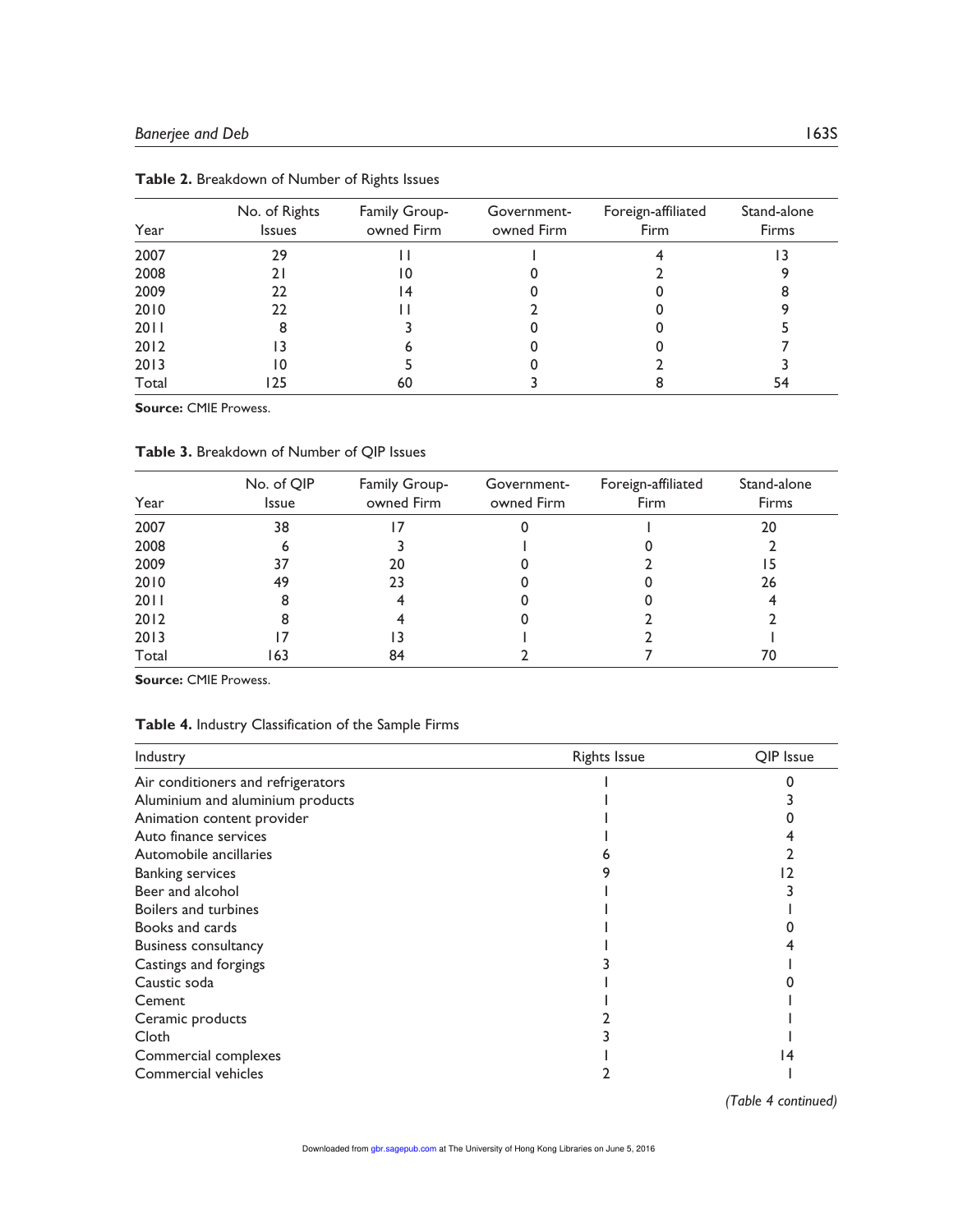*(Table 4 continued)*

| Industry                                     | <b>Rights Issue</b> | QIP Issue |
|----------------------------------------------|---------------------|-----------|
| Computer software                            | 2                   | 6         |
| Consumer electronics                         |                     | 0         |
| Copper and copper products                   |                     |           |
| Crude oil and natural gas                    |                     | 0         |
| Cosmetics, toiletries, soaps and detergents  |                     | 2         |
| Cotton and blended yarn                      |                     |           |
| <b>Diversified</b>                           |                     | 4         |
| Diversified cotton textile                   |                     |           |
| Drugs and pharmaceuticals                    |                     | 6         |
| Dyes and pigments                            |                     |           |
| Electricity generation                       | 0                   | 3         |
| <b>Exhibition of films</b>                   | 2                   | 0         |
| Ferro alloys                                 |                     | 0         |
| Generators, transformers and switchgears     |                     | 0         |
| General purpose machinery                    | 0                   |           |
| Glass and glassware                          | 2                   |           |
| Health services                              |                     | 2         |
| Hotels and restaurants                       | 4                   |           |
| Housing construction                         | 0                   | 3         |
| Housing finance services                     | 0                   | 2         |
| Industrial construction                      |                     | 3         |
| Infrastructural construction                 | 4                   | 14        |
| Infrastructure finance services              |                     |           |
| Investment services                          | 3                   |           |
| Lubricants, etc.                             |                     | 0         |
| Media broadcasting                           |                     | 2         |
| Media content                                |                     |           |
| Metal products                               |                     | 6         |
| Misc. manufactured articles                  |                     | 0         |
| Organic chemicals                            |                     | 3         |
| Other agricultural products                  |                     | 2         |
| Other asset financing services               |                     | 2         |
| Other chemicals                              | 4                   | 2         |
| Other construction and allied activities     | 0                   | I         |
| Other electronics                            | 0                   | 2         |
| Other misc. services                         | 2                   | 2         |
| Other non-metallic mineral products          |                     |           |
| Other recreational services                  | O                   |           |
| Other textiles                               |                     |           |
| Paper and newsprint                          | 2                   |           |
| Pesticides                                   | 0                   | 2         |
| Plastic films and flexible packaging         | I                   | I         |
| Plastic furniture, floorings and misc. items | 3                   | 2         |
| Processed foods                              | 0                   | L         |
| Readymade garments                           | 0                   |           |
| Retail trading                               |                     | 3         |
| Rubber and rubber products                   |                     | 0         |
| Shipping transport infrastructure services   | 0                   | 2         |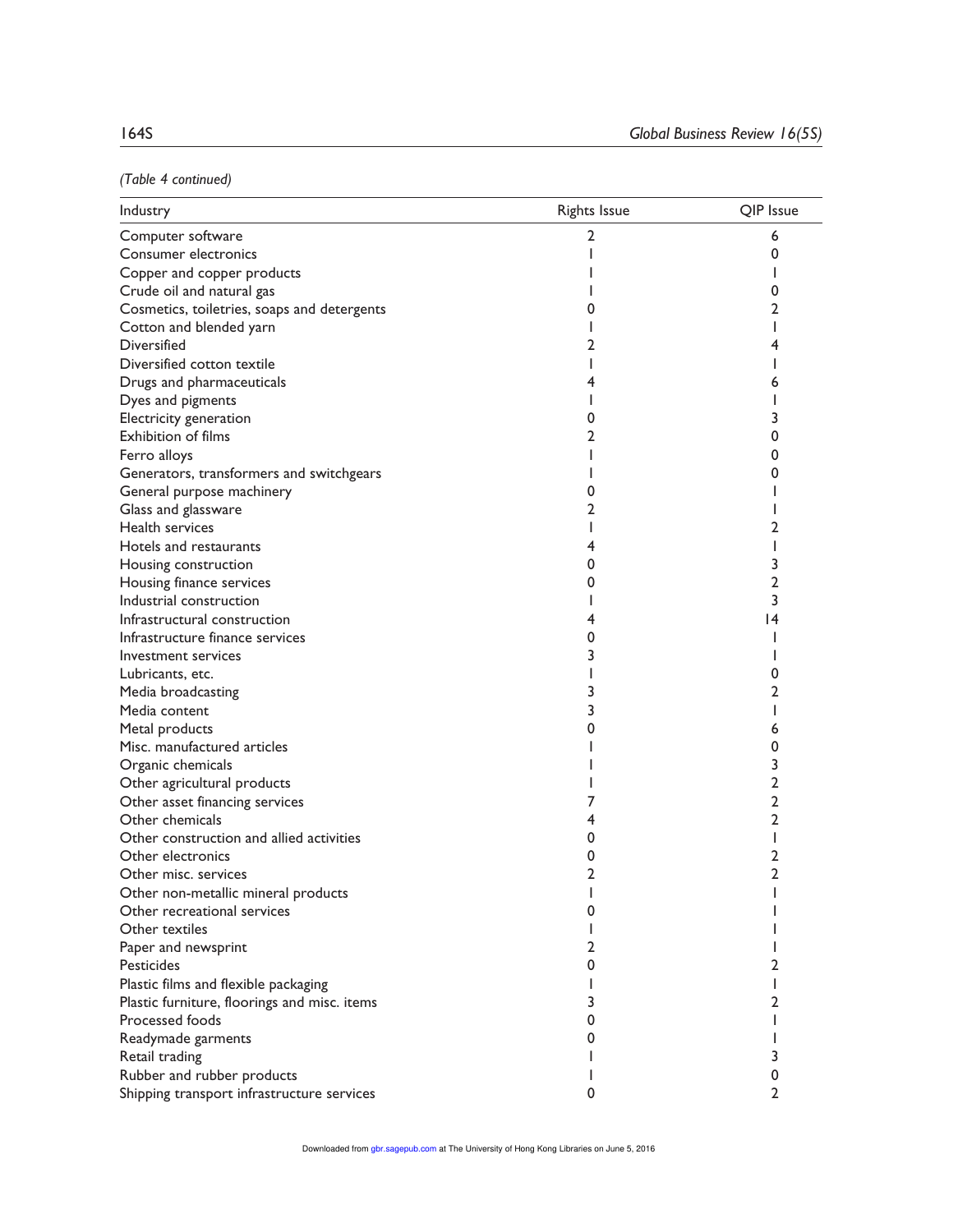| Industry                     | <b>Rights Issue</b> | OIP Issue |
|------------------------------|---------------------|-----------|
| Steel                        |                     |           |
| Steel pipes and tubes        |                     |           |
| Storage batteries            |                     |           |
| Sugar                        |                     |           |
| Synthetic textiles           |                     |           |
| Telecommunication services   |                     |           |
| Tourism                      |                     |           |
| <b>Tractors</b>              |                     |           |
| Trading                      |                     |           |
| Transport logistics services |                     |           |
| Tyres and tubes              |                     |           |
| Vegetable oils and products  |                     |           |
| Wires and cables             |                     |           |
| Wood                         |                     |           |
| Total                        | 125                 | 163       |

**Source:** CMIE Prowess.

samples of both rights issues and QIPs stretch over diverse industries. The maximum number of rights issues (9) are observed in banking services industry, and the maximum number of QIPs are observed in infrastructural construction (14) and commercial complexes (14) closely followed by banking services (12) industries.

#### *Measurement of Abnormal Return*

We use the simple market model to measure the stock price reaction to the announcement of rights issue and QIPs. The daily closing price data are expressed in  $\bar{\tau}$ . Using that, we compute the daily continuously compounded (cc) returns as follows:

$$
R_t = \log(P_t/P_{t-1})
$$

where  $R_t$  and  $P_t$  are the returns and the daily closing price, respectively, for the period *t* and  $P_{t-1}$  is the previous day's closing price. The daily market return was calculated in the similar fashion using the NSE's popular index 'S&P CNX Nifty' daily closing values.

## *Statistical Tests*

In this study, we use the most commonly used event study methodology of Brown and Warner (1985). Two important dates related to rights issues and QIPs are the announcement date and the equity issue date. The announcement date is the date of the board meeting and the announcement of the equity issue for each sample company. Abnormal returns are calculated over the event window of [−10 to +10] trading days surrounding the announcement date for the QIP. The estimation windows used to calculate alpha and beta are the returns over days [−210 to −31] prior to the announcement date of QIP.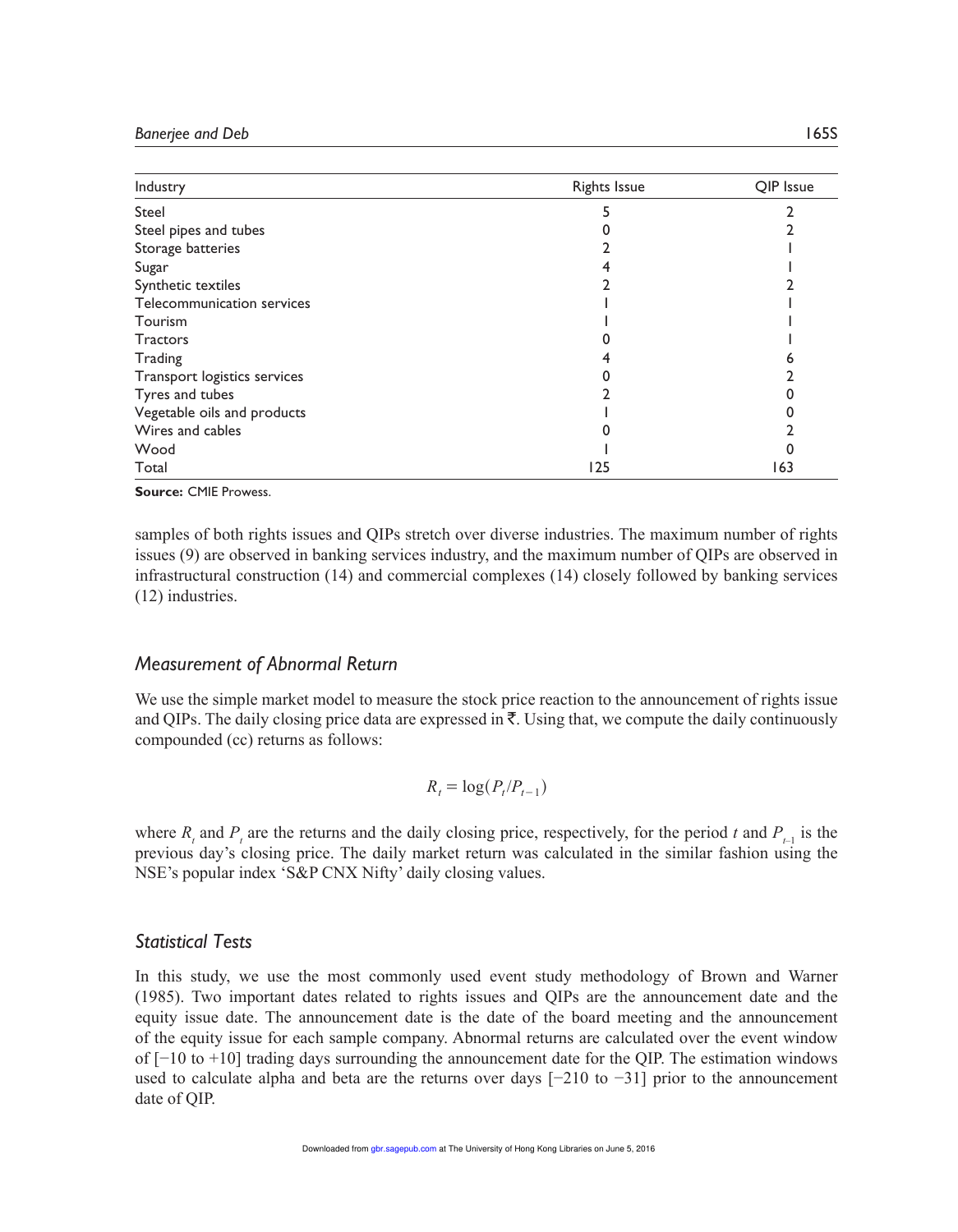The estimated market model uses close-to-close returns for each stock and is given by:

$$
R_{it} = \alpha_i + \beta_i R_{mt} + \varepsilon_{it},\tag{1}
$$

where  $R_{\text{mt}} = \ln(I/I_{I-1})$  is the log relative of the corresponding S&P CNX Nifty index,  $\alpha_i$  and  $\beta_i$  are the regression coefficients for stock *i*, and  $\varepsilon$ <sub>*it*</sub> is the regression error. For stock *i* and day *t*, the AR is,

$$
AR_{ii} = R_{ii} - (\hat{\alpha}_i + \hat{\beta}_i, R_{mi}),
$$
\n(2)

from which we obtain from the cross-sectional average AR for a sample of *N* stocks:

$$
AAR_{it} = \sum_{i=1}^{N} \frac{AR_{it}}{N},
$$
\n(3)

and the associated cumulative average AR (CAAR) for event days  $t_1$  (-10 days) through  $t_2$  (+10 days):

$$
CABA_t = \sum_{t=t_1}^{t_2} AAR_t.
$$
 (4)

To construct the tests of significance relating to AARs and CAARs, I calculate the standard deviation of ARs for the period −210 days to −11 days for each company, which we deploy to obtain the standardized ARs (SAR) over days −10…+10 for each company. The test statistics for the average ARs and CAARs for

*N* stock is given by, 
$$
Z_{\text{AAR},t} = \sum_{i=1}^{N} \frac{\text{SAR}_{it}}{\sqrt{N}}
$$
 and  $Z_{\text{CAR},t} = \sum_{i=t_{1i}}^{t_{2i}} \frac{\text{SAR}_{it}}{\sqrt{T*N}}$ , respectively, for  $T = 1, ..., 21$ .

#### *Regression*

To test for the effects of different firm characteristics on market reaction to the QIP, we run two separate ordinary least square (OLS) regressions with CAR(−2, 2) and CAR(−5, 5), respectively, as the dependent variables as given below. The independent variables are as follows:

- *Mktcap:* This is the market capitalization of the firm in the month prior to the QIP announcement month.
- *Age:* This is the number of years from incorporation of the firm to the QIP issue.
- *BM:* This is the book value of assets divided by market value of assets*.* The book value of assets is measured by adding the book value of equity and debt, and the market value of assets is measured by adding the market capitalization and the book value of debt. The book value of equity and debt is measured at the end of the reporting year, and the market capitalization of the firm is measured in the month prior to the QIP month.
- *Promoters:* This denotes the percentage holding of promoters in the firm in the quarter prior to the quarter in which the QIP was announced.
- *Bgroupdummy*: This is a dummy variable that takes the value of 1 if the firm belongs to a business group, and 0 otherwise.
- *FII, MF* and *DII:* These denote the percentage holding of FIIs, MFs and other DIIs (banks, insurance companies etc.), respectively, in the firm in the quarter prior to the quarter in which the QIP was announced.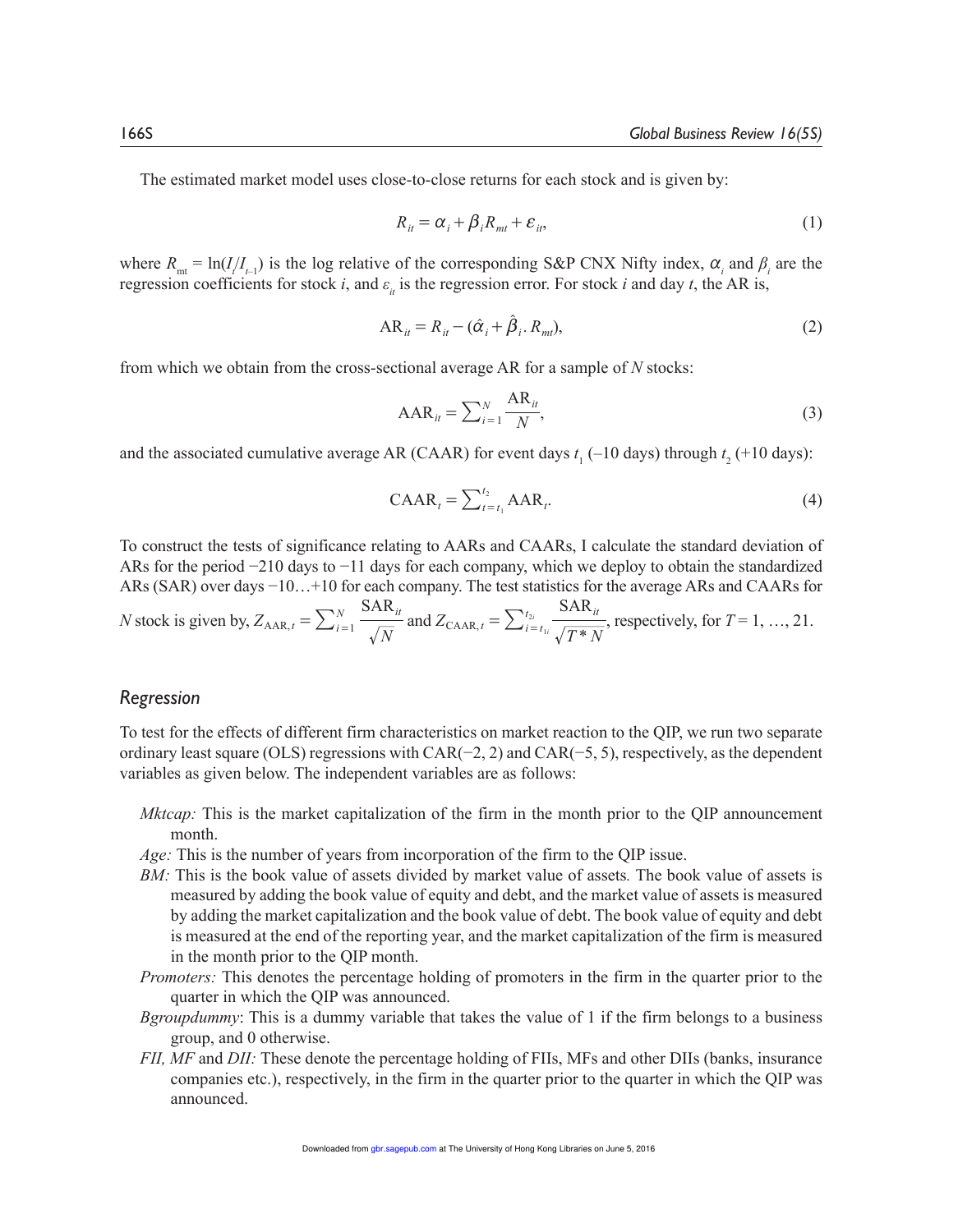*Aug08dummy:* This is a dummy variable that takes the value of 1 if the QIP was done after August 2008, and 0 if before.

*Lastgret:* This is the return of the firm in the quarter prior to the quarter in which the QIP was announced.

$$
CAR(-2,2)_{i} = \beta_{1} + \beta_{2} LastqRet_{i_{i}} + \beta_{3}MF_{i_{i}} + \beta_{4}DII_{i_{i}} + \beta_{5}Mktcap_{i_{i}} + \beta_{6}BM_{i} + \beta_{7}Age_{i_{i}} + \beta_{8} Aug08 dummy_{i_{i}} + \beta_{9} FIR_{i_{i}} + \beta_{10} B groupdummy_{i_{i}} + \beta_{11} Promoters_{i} + \varepsilon_{i}
$$
\n(5)

$$
CAR(-5, +5) = \beta_1 + \beta_2 LastqRet_{i} + \beta_3 MF_{i} + \beta_4 DII_{i} + \beta_5 Mktcap_{i} + \beta_6 BM_i + \beta_7 Age_{i} + \beta_8 Aug08 dummy_{i} + \beta_9 FH_{i} + \beta_{10} B groupdummy_{i} + \beta_{11} Promoters_{i} + \epsilon_{i}
$$
(6)

## *Univariate T-tests to Test Difference in Firm Characteristics between Companies that Opted for Rights Issue versus QIP*

To test for differences in characteristics between companies that opted for a rights issue and those that opted for QIP, we test the difference in means of the variables: CAR (−2, +2), CAR (−5, +5), CAR (−10, +10), *LastqRet*, *FII*, *MF*, *DII*, *DII*, *Promoters*, *MktCap*, *BM*, *age*, individual holdings. The motivation behind choosing the above variables has been elucidated in the section 'Regression'.

## **Analysis and Findings**

#### *Abnormal Returns*

Table 5A reports the ARs around the announcement of rights issue. The average ARs are high and positive from −2 to +2 days. The CAARs are positive and significant from −2 days to +4 days. The large positive returns prior to the announcement suggest either that the market participants learn about the forthcoming announcement date earlier, even before it is actually announced, or they anticipate that the event is about to happen. In either case, the positive returns suggest that the rights issue event is perceived as good news. But the average ARs turn out to be negative and significant for day  $+3$  and consistently become negative and significant from day +5 to day +10 except day +8. These results clearly show that the investors perceived this event is a cosmetic one and a non-value additive one. Once the events are over, they quickly book the short-term gains arising out of the event.

Table 5B shows the AARs and *t*-statistics around the announcement date of QIP issue. The *t*-statistic of average AR is not positive and significant for any other day except on the announcement day. The AAR becomes negative for most of the days except day  $+1$  and  $+7$ , but these negative returns are not statistically significant except day +8. The empirical analysis does not find support for the monitoring/ certification hypothesis, since these would have predicted positive and significant ARs, rather the empirical findings lend contrary evidence to the hypothesis.

#### *Regression of QIP Announcement Returns*

Table 6 reports the results of regression of the CARs of the QIPs for two periods  $(-2, +2)$  and  $(-10, +10)$ on the variables specified earlier. In the CAR (−2, +2) regression, we find the coefficient of the promoter's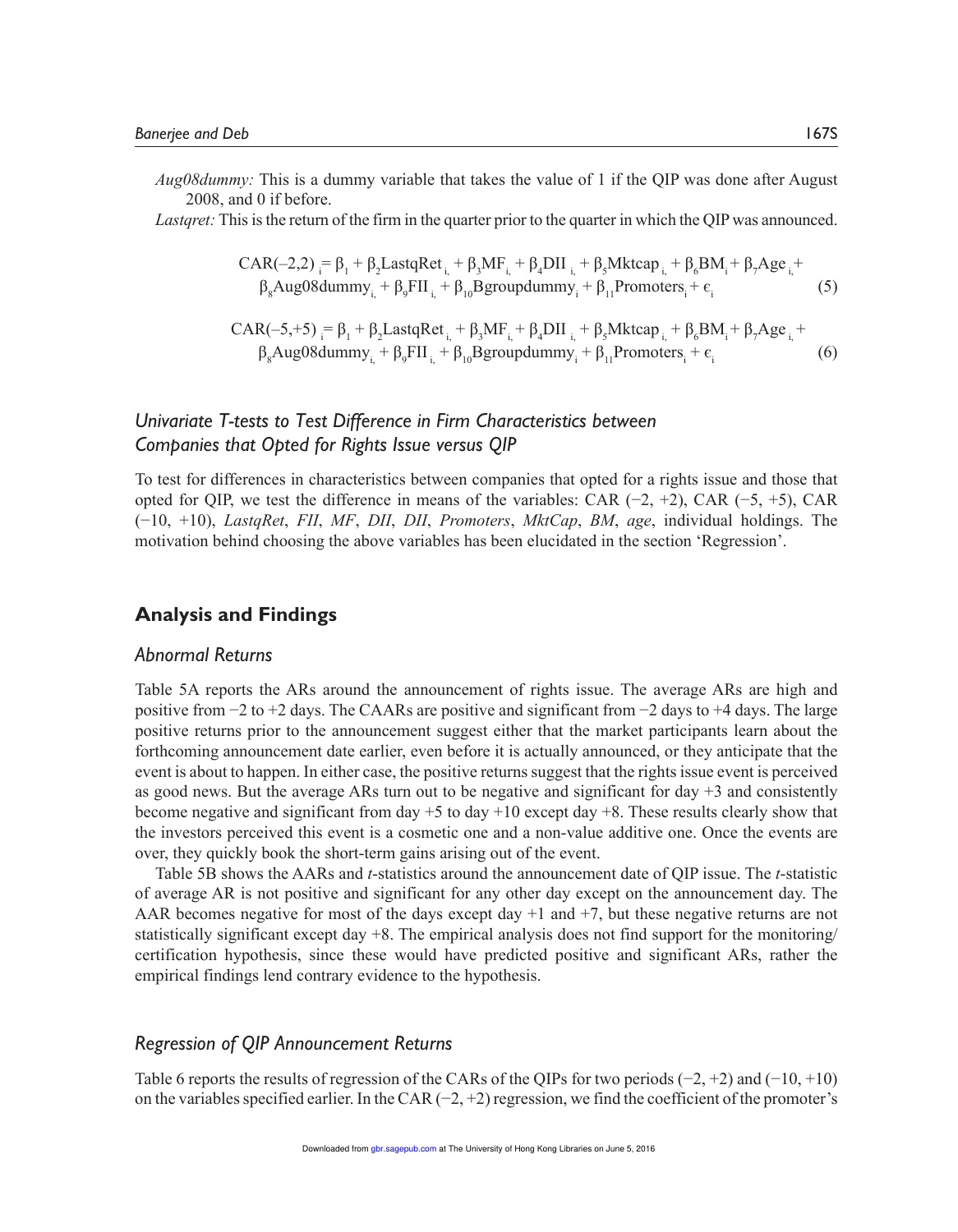|                | Average Daily           |               | Cumulative Average |              |
|----------------|-------------------------|---------------|--------------------|--------------|
|                | <b>Abnormal Returns</b> | Daily         | Daily Abnormal     | Daily        |
| Days           | (AAR)                   | t-Stat AAR    | Returns (CAAR)     | t-Stat CAAR  |
| $-10$          | $-0.00266457$           | $-0.41536$    | $-0.00266$         | $-0.41536$   |
| $-9$           | $-0.000636002$          | $-0.19178$    | $-0.0033$          | $-0.42931$   |
| $-8$           | 0.005381687             | 1.037396      | 0.002081           | 0.248409     |
| $-7$           | 0.003054386             | 0.606662      | 0.005136           | 0.51846      |
| $-6$           | 0.007051795             | 1.307414      | 0.012187           | 1.048418     |
| $-5$           | 0.004482532             | 0.838563      | 0.01667            | 1.299412     |
| $-4$           | 0.00358028              | 0.829691      | 0.02025            | 1.516615     |
| $-3$           | 0.000429605             | 0.183885      | 0.02068            | 1.483677     |
| $-2$           | 0.011888043             | 2.34285***    | 0.032568           | 2.179774**   |
| $-1$           | 0.007388038             | 1.598572      | 0.039956           | 2.573428***  |
| 0              | 0.006159861             | 1.400529      | $0.046$   16       | 2.875943***  |
|                | 0.00655194              | 1.514105      | 0.052668           | 3.19059***   |
| $\overline{2}$ | 0.005416167             | 0.931947      | 0.058084           | 3.202986***  |
| 3              | $-0.017522958$          | $-3.54594***$ | 0.040561           | 2.255294**   |
| 4              | 0.002663778             | 0.489206      | 0.043225           | $2.305133**$ |
| 5              | $-0.011569234$          | $-2.38479***$ | 0.031655           | 1.635737     |
| 6              | $-0.009667428$          | $-1.91274**$  | 0.021988           | 1.122991     |
| 7              | $-0.007902373$          | $-2.6962***$  | 0.014086           | 0.455849     |
| 8              | $-0.004663077$          | $-1.0219$     | 0.009422           | 0.209251     |
| 9              | $-0.015627483$          | $-3.22559***$ | $-0.00621$         | $-0.51731$   |
| $\overline{0}$ | $-0.018057787$          | $-3.56285***$ | $-0.02426$         | $-1.28232$   |

**Table 5A.** Abnormal Returns Associated with the Announcement of Rights Issue

**Source:** Authors' calculation.

**Note:** This table presents the daily AARs and the corresponding *t*-statistic for the AAR over the period *t* –30 to *t* +30 and for the full sample of 125 rights issue announcements over the period of 2007–2013. Market model is used to compute the ARs: AR $_{\mu}$  =  $R_{\mu}$  – ( $\alpha_j$  +  $\beta R_{m}$ ). The table also presents the CAAR. The CAARs are statistically different using a standard *t*-test. \*, \*\* and \*\*\* indicate significance at 10, 5 and 1 per cent, respectively.

**Table 5B.** Abnormal Returns Associated with the Announcement of QIPs

|       | Average Daily           |               | <b>Cumulative Average</b> |             |
|-------|-------------------------|---------------|---------------------------|-------------|
|       | <b>Abnormal Returns</b> | Daily         | Daily Abnormal            | Daily       |
| Days  | (AAR)                   | t-stat AAR    | Returns (CAAR)            | t-Stat CAAR |
| $-10$ | 0.002895                | 0.998282      | 0.002895                  | 0.998282    |
| $-9$  | $-0.01091$              | $-3.76424***$ | $-0.00802$                | $-1.95583*$ |
| $-8$  | 0.004222                | 1.456066      | $-0.0038$                 | $-0.75627$  |
| $-7$  | 0.001759                | 0.606487      | $-0.00204$                | $-0.3517$   |
| -6    | 0.00238                 | 0.82083       | 0.00034                   | 0.052514    |
| $-5$  | 0.005482                | 1.890785*     | 0.005823                  | 0.819849    |
| $-4$  | $-0.00048$              | $-0.16388$    | 0.005348                  | 0.697091    |
| $-3$  | 0.00277                 | 0.955355      | 0.008118                  | 0.989838    |
| $-2$  | 0.001594                | 0.549594      | 0.009712                  | 1.116426    |
| $-1$  | $-0.00194$              | $-0.66831$    | 0.007774                  | 0.847798    |
| 0     | 0.000779                | 0.26855       | 0.008552                  | 0.889316    |
|       | 0.000155                | 0.053361      | 0.008707                  | 0.866859    |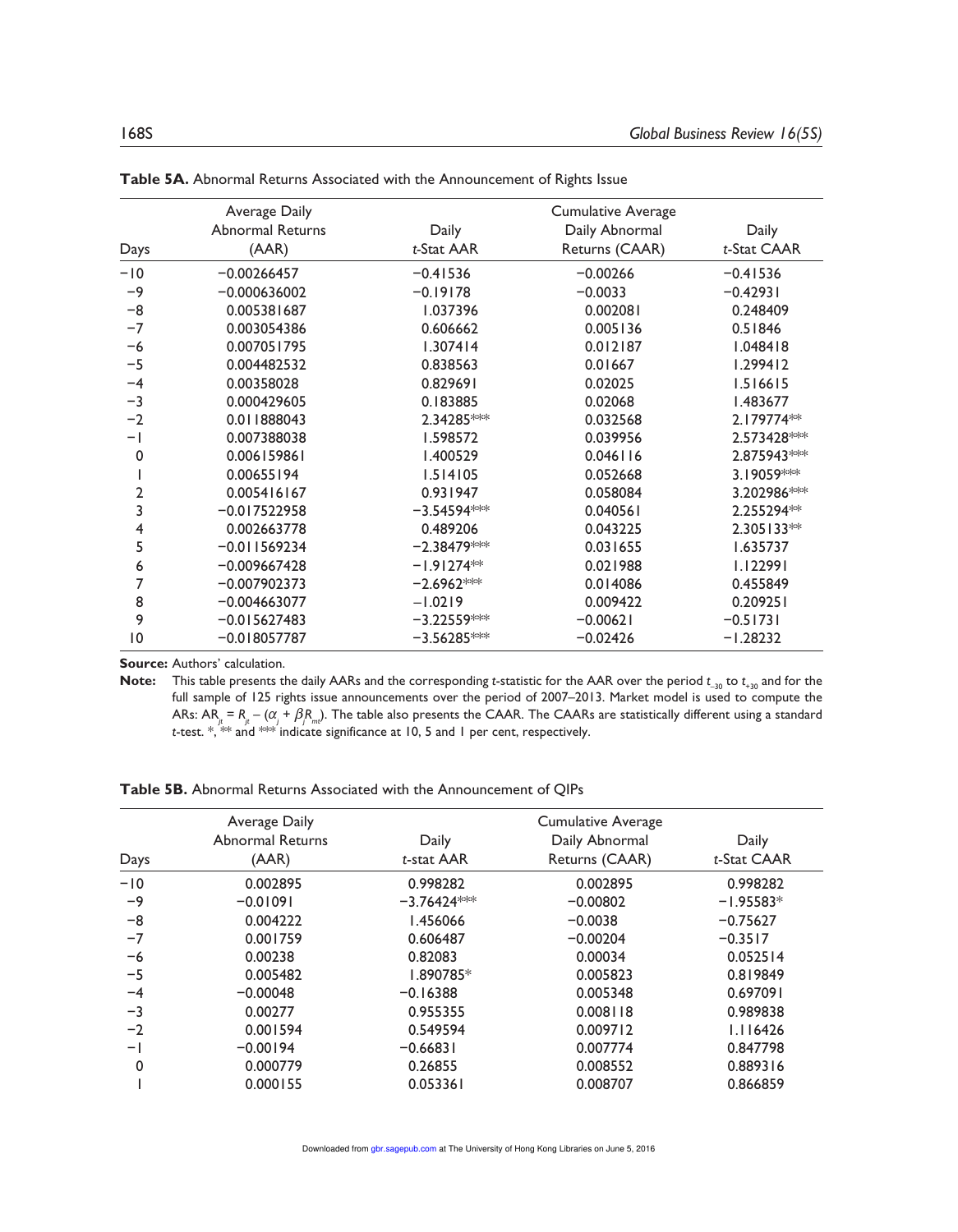|                | Average Daily    |              | <b>Cumulative Average</b> |             |
|----------------|------------------|--------------|---------------------------|-------------|
|                | Abnormal Returns | Daily        | Daily Abnormal            | Daily       |
| Days           | (AAR)            | t-stat AAR   | Returns (CAAR)            | t-Stat CAAR |
| $\mathfrak{p}$ | $-0.0041$        | $-1.41346$   | 0.004609                  | 0.440829    |
|                | $-0.00157$       | $-0.54163$   | 0.003038                  | 0.280036    |
| 4              | $-0.0042$        | $-1.44918$   | $-0.00116$                | $-0.10364$  |
|                | $-0.00274$       | $-0.94541$   | $-0.00391$                | $-0.3367$   |
| 6              | $-0.00161$       | $-0.55634$   | $-0.00552$                | $-0.46158$  |
|                | 0.00044          | 0.151692     | $-0.00508$                | $-0.41282$  |
| 8              | $-0.00851$       | $-2.9361***$ | $-0.01359$                | $-1.07539$  |
| 9              | $-0.00281$       | $-0.97049$   | $-0.01641$                | $-1.26517$  |
| 10             | $-0.00224$       | $-0.77337$   | $-0.01865$                | $-1.40345$  |

**Source:** Authors' calculation.

**Note:** This table presents the daily AARs and the corresponding *t*-statistics for the AAR over the period *t* –30 to *t* +30 and for the full sample of 163 QIP issue announcements over the period of 2007–2013. Market model is used to compute the ARs:  $AR_{\mu}$  =  $R_{\mu}$  –  $(\alpha_j+\beta_jR_{m\!u})$ . The table also presents the CAAR. The CAARs are statistically different using a standard *t*-test.  $*$ ,  $*$  and  $*$  indicate significance at 10, 5 and 1 per cent, respectively.

#### **Table 6.** Regression of QIP Announcement Returns

| <b>Panel A</b> |                |            |          |           |
|----------------|----------------|------------|----------|-----------|
|                | Unstandardized |            |          |           |
| Variables      | Coefficients   | Std. Error | t-Stat   | Sig.      |
| (constant)     | 0.050          | 0.022      | 2.307    | 0.023     |
| LastqRet       | 0.001          | 0.002      | 0.744    | 0.458     |
| МF             | 0.000          | 0.001      | $-0.210$ | 0.834     |
| DII            | $-0.001$       | 0.001      | $-0.891$ | 0.375     |
| mktcap         | 0.000          | 0.000      | $-0.592$ | 0.555     |
| <b>Bm</b>      | 0.003          | 0.004      | 0.657    | 0.513     |
| Age            | 0.000          | 0.000      | $-1.412$ | 0.160     |
| aug08dummy     | $-0.012$       | 0.012      | $-1.007$ | 0.316     |
| FII            | $-0.001$       | 0.001      | $-0.921$ | 0.359     |
| bgroupdummy    | 0.011          | 0.013      | 0.859    | 0.392     |
| promoters      | $-0.001$       | 0.000      | $-2.100$ | $0.038**$ |

**Source:** Authors' calculation.

**Nzote:** The table summarizes the results of regression on CARs (dependent variable) on days (−2, +2) around the announcement day of QIP issue. The independent variables included in the model are stock returns of last quarter, proportional holdings of MFs, proportional holdings of DIIs, market capitalization, book-to-market ratio, age of the firm, proportional holdings of FIIs, proportional holdings of promoters and average trading volume. Two dummy variables representing the QIP are done after August 2008 and the firms belong to any business group.  $R^2 = 0.07;$   $\ast$ ,  $\ast\ast$  and  $\ast\ast\ast$ indicate significance at 10, 5 and 1 per cent, respectively.

| <b>Panel B</b> |                |            |           |                     |
|----------------|----------------|------------|-----------|---------------------|
|                | Unstandardized |            |           |                     |
| Variables      | Coefficients   | Std. Error | t-stat    | Sig.                |
| (constant)     | $-0.0979$      | 0.0885     | $-1.1053$ | 0.2711              |
| LastaRet       | $-0.0026$      | 0.0078     | $-0.3271$ | 0.7442              |
|                |                |            |           | (Table 6 continued) |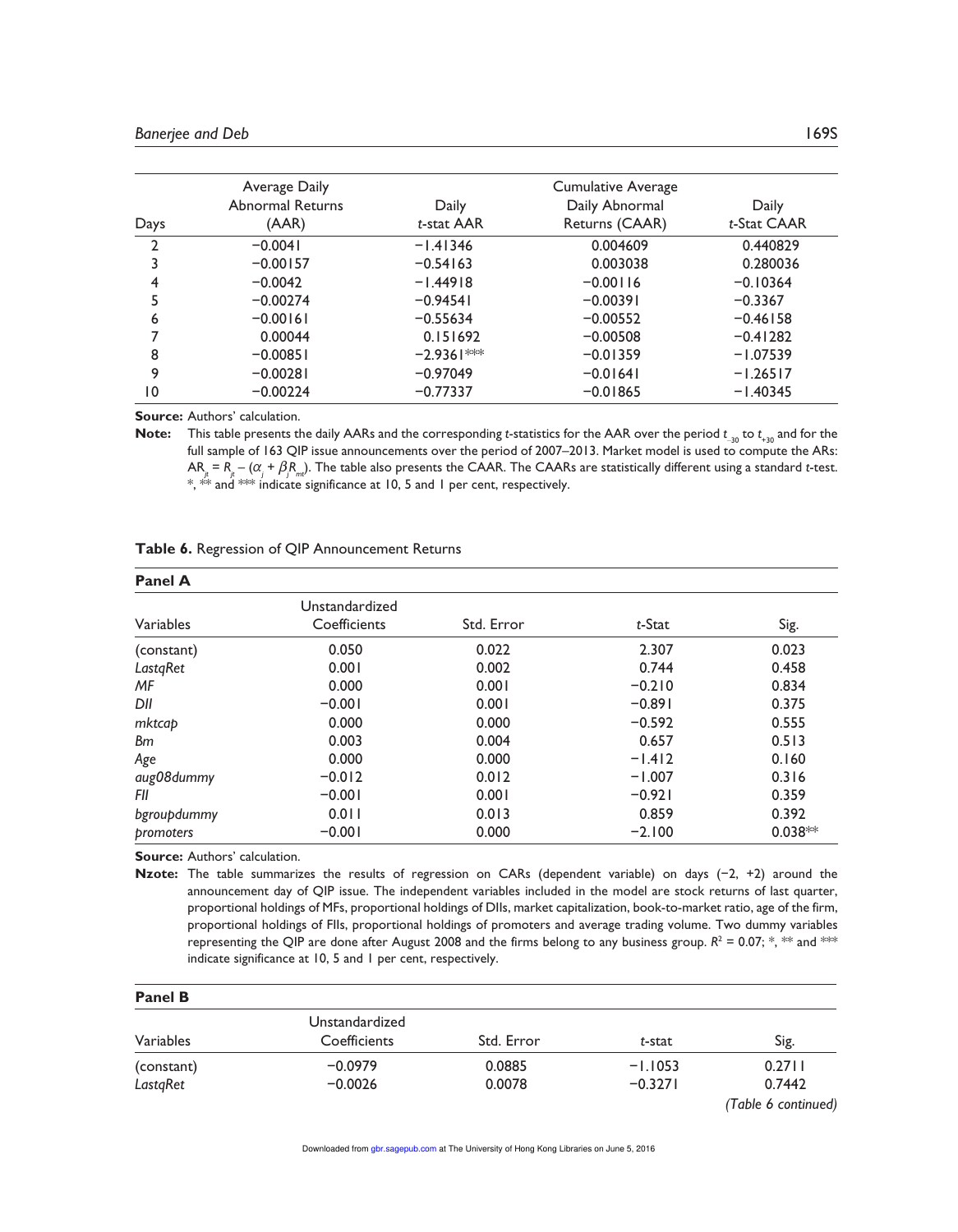| <b>Panel B</b> |                                                                |        |           |           |  |  |
|----------------|----------------------------------------------------------------|--------|-----------|-----------|--|--|
| Variables      | Unstandardized<br>Sig.<br>Std. Error<br>Coefficients<br>t-stat |        |           |           |  |  |
| ΜF             | 0.0028                                                         | 0.0051 | 0.5611    | 0.5757    |  |  |
| DII            | $-0.0040$                                                      | 0.0057 | $-0.6946$ | 0.4886    |  |  |
| mktcap         | 0.0000                                                         | 0.0000 | 0.1388    | 0.8898    |  |  |
| Вm             | $-0.0054$                                                      | 0.0158 | $-0.3388$ | 0.7353    |  |  |
| Age            | 0.0009                                                         | 0.0010 | 0.8376    | 0.4039    |  |  |
| aug08dummy     | 0.0865                                                         | 0.0491 | 1.7619    | $0.0806*$ |  |  |
| FII            | $-0.0004$                                                      | 0.0024 | $-0.1643$ | 0.8698    |  |  |
| bgroupdummy    | 0.0476                                                         | 0.0519 | 0.9170    | 0.3609    |  |  |
| promoters      | $-0.0006$                                                      | 0.0012 | $-0.4822$ | 0.6305    |  |  |

*(Table 6 continued)*

**Source:** Authors' calculation.

**Note:** This table summarizes the results of regression on CARs (dependent variable) on days (−10, +10) around the announcement day of QIP issue. The independent variables included in the model are stock returns of last quarter, proportional holdings of MFs, proportional holdings of DIIs, market capitalization, book-to-market ratio, age of the firm, proportional holdings of FIIs, proportional holdings of promoters and average trading volume. Two dummy variables representing the QIP are done after August 2008 and the firms belong to any business group.  $R^2$  = 0.049; \*, \*\* and \*\* indicate significance at 10, 5 and 1 per cent, respectively.

holdings variable is significantly negative. As noted earlier, a QIP may be disadvantageous to 'dilutionaverse' promoters. Hence, we expect that markets would react positively if QIP is made by companies that have a small promoters' stake, that is, market reacts positively for cases where despite having a lower control before the QIP, the promoters are not averse to having new institutional owners in the firm signifying their keenness in truly creating the value for the shareholders. Hence, the lower the promoter's holdings, the higher the announcement effect of a QIP. It may be that markets do not expect new QIP investors to bring in more monitoring in firms with high promoter holdings, and hence the reaction of markets to QIP by firms with high promoter's holding is not significant.

In the CAR (−10, +10) regression, we find a significant positive coefficient on the dummy variable *aug08dummy.* But this is significant at 10 per cent level only. This result implies that the formula to arrive at QIP issue price has an impact on the announcement returns. The QIPs announced after August 2008 show a positive and significant price reaction as compared to the QIPs announced before August 2008, when the QIP issue pricing formula was different.

The regression result of the other variables on the CARs of the QIP announcements for two periods  $(-2, +2)$  and  $(-10, +10)$  does not show any significant impact, and their coefficients are not statistically significant. There are no visible effects of size, book-to-market or age on the QIPs announcement returns. Similarly, there is no effect of institutional ownership on the QIP announcement returns. Therefore, this result discards the certification and monitoring effect on QIP announcements.

## *Choice between QIPs and Rights*

Table 7 reports the results of the *t*-test of difference of means between the sample of firms that went for QIP and the sample that went for rights issues.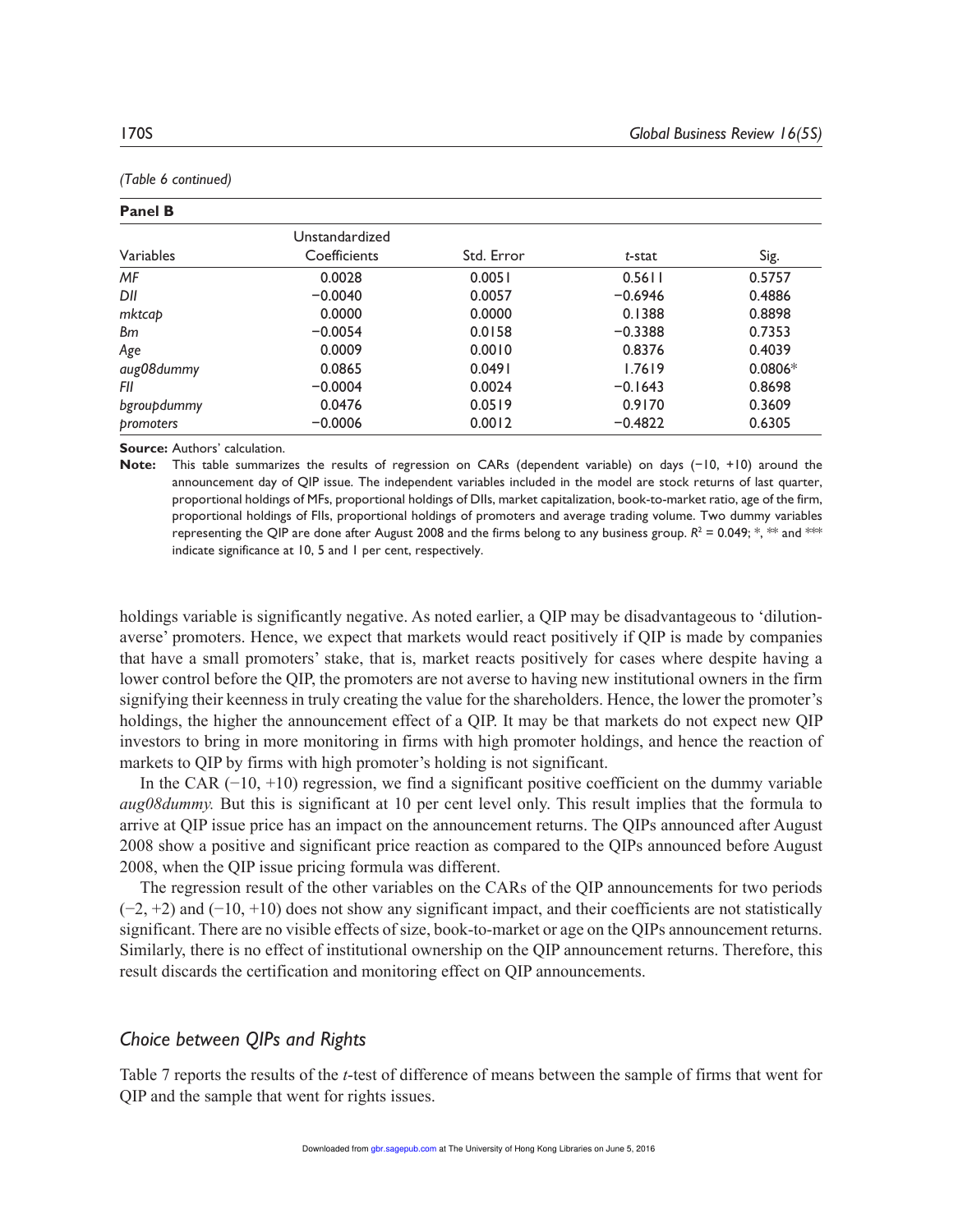| Variable        | Group         | Mean      | Std. Deviation | Sig. (2-tailed) |
|-----------------|---------------|-----------|----------------|-----------------|
| $CAR(-2, +2)$   | QIP           | 0.00      | 0.06           | $0.00***$       |
|                 | Rights        | 0.05      | 0.11           |                 |
| $CAR(-5, +5)$   | QIP           | 0.00      | 0.09           | 0.18            |
|                 | Rights        | 0.03      | 0.19           |                 |
| $CAR(-10, +10)$ | QIP           | $-0.02$   | 0.25           | 0.62            |
|                 | Rights        | $-0.04$   | 0.29           |                 |
| LastqRet        | QIP           | 0.59      | 2.91           | 0.74            |
|                 | Rights        | 0.46      | 3.16           |                 |
| FII             | QIP           | 13.12     | 10.86          | $0.00***$       |
|                 | Rights        | 4.84      | 7.66           |                 |
| MF              | QIP           | 4.26      | 4.78           | $0.00***$       |
|                 | <b>Rights</b> | 1.91      | 4.01           |                 |
| DII             | QIP           | 2.54      | 4.69           | 0.40            |
|                 | <b>Rights</b> | 3.06      | 4.59           |                 |
| <b>TotalDII</b> | QIP           | 6.80      | 7.30           | $0.05**$        |
|                 | <b>Rights</b> | 4.97      | 6.75           |                 |
| Promoters       | QIP           | 45.18     | 21.31          | $0.07*$         |
|                 | <b>Rights</b> | 39.85     | 23.33          |                 |
| <b>MktCap</b>   | QIP           | 53,620.80 | 119,798.18     | 0.14            |
|                 | <b>Rights</b> | 29,421.11 | 130,002.10     |                 |
| ВM              | QIP           | 1.10      | 1.65           | $0.03**$        |
|                 | <b>Rights</b> | 0.76      | 0.13           |                 |
| age             | QIP           | 31.63     | 25.22          | $0.02**$        |
|                 | Rights        | 39.48     | 26.49          |                 |
| Individual      | QIP           | 15.63     | 11.39          | $0.00***$       |
|                 | Rights        | 28.50     | 17.79          |                 |

**Table 7.** *t*-Tests of Difference in Mean of Operating Characteristics between QIP Issuers and Rights Issuers

**Source:** Authors' calculation.

**Note:** Test for equality of means of financial and operating characteristics between the firms issue QIP and firms issue right shares. \*, \*\* and \*\*\* indicate significance at 10, 5 and 1 per cent, respectively.

The average CAR  $(-2, +2)$  is significantly higher for rights issues than for QIPs. This directly contradicts the certification and monitoring hypothesis, both of which predicts higher CARs for QIPs.

QIP issuers have significantly higher FII and MF holdings in the quarter prior to the QIPs than rights issuers in the quarter prior to the rights issue. This evidence is directly contradictory to the monitoring role of institutional investors. If firms already have institutional investors (FII or MF) holding a fraction of the firm, then monitoring benefits already exist, and we expect these firms to go for rights issue. On the other hand, if institutional investors have a tendency to herd, they would subscribe to issues which have been already subscribed to, in the past, by other institutional investors. The latter seems to be the case here. QIPs also have significantly lower individual investor holdings than rights issuers. This is a corollary to the above result, where firms with more individual holdings would choose QIPs over a rights issue as it becomes easy for the management to take decisions in favour of issuing QIPs.

We find that firms issuing rights shares have significantly lower promoter's holdings in the quarter prior to the rights issue than QIP issuers in the quarter prior to the QIP. This shows that the promoters with low holdings are dilution averse and choose a rights issue over a QIP.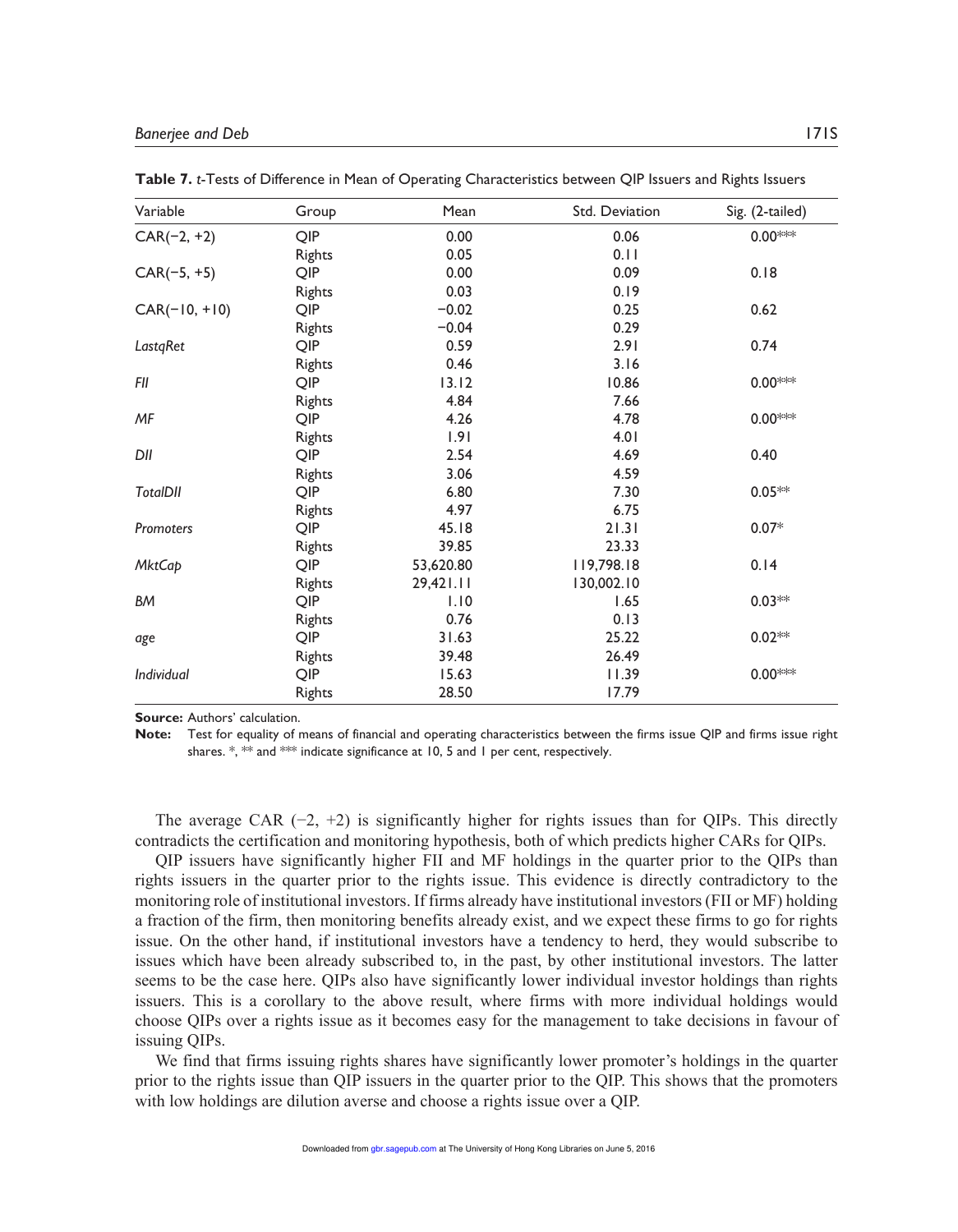QIP issuers have significantly lower age than rights issuers. This agrees with the hypothesis that firms with more information asymmetry would choose a PP or rights issue over a QIP. Since younger firms have more information asymmetry, they choose a QIP over a rights issue.

QIPs have significantly higher B/M ratio than rights issues in the quarter prior to the QIP than rights issues in the quarter prior to the rights issue. This contradicts the proposition that QIP firms have higher growth opportunities and thus more information asymmetry than rights issuers.

Thus, we find no support for the certification and monitoring hypotheses of PPs in the Indian context. Rather, 'herd behaviour' seems to be the reason behind institutional investments in QIPs. Indian promoters with low holdings seem to be dilution averse and prefer a rights issue over a QIP. We find very limited support for the hypothesis that firms with more information asymmetry would go for a QIP over a rights issue.

### **Conclusion**

This study explores the stock price reaction to QIP issues by Indian firms and the motivations of Indian firms behind issuing shares through QIP route vis-à-vis the rights issue route. In this backdrop, we also examine the factors determining the decision for companies to go for a QIP or a rights issue. Previous literature has shown that PPs generally have positive ARs, and this has been attributed to the monitoring and/or certification roles of institutional investors. However, we do not find any evidence of monitoring/ certification role played by institutional investors for QIPs in India, rather we find negative reaction to QIP announcements over the event window of  $(-10, +10)$ . Promoters in India are generally dilution averse, and hence the market reacts positively to QIP announcements from firms which have low promoter holdings a quarter before the QIP announcements. The SEBI pricing formula change of August 2008 to make QIP offer prices closer to market prices has some weak correlation with the price reaction to the QIPs issues. Regarding the determinants of choice between a rights issue and a QIP, we find that those companies that already have high institutional holdings are more likely to opt for a QIPs rather than a rights issue. This would imply institutional investors in India tend to herd while subscribing to QIPs, and do not play monitoring or certification roles.

#### **Acknowledgements**

We are grateful to the anonymous referees for many insightful comments and extremely useful suggestions to improve the quality of the article. We also thank seminar participants at the India Finance Conference (2012) held at the Indian Institute of Management, Calcutta, for helpful comments. The remaining errors are ours.

#### **Notes**

- 1. While FPOs are secondary equity offers to the general public at large, the rights issues are such offers to the existing shareholders to purchase additional shares on a pro rata basis of their existing holding. Private placement, on the other hand, is the issue of new shares to a small number of institutional investors.
- 2. In the case of preferential allotment, the shares are allotted on a preferential basis to selected group of investors, usually institutional investors. Generally, private placement is done by unlisted companies, while preferential allotment is done by listed companies.
- 3. SEBI is the equity market regulator in India.
- 4. Chapter VIII of SEBI (Issue of Capital and Disclosure Requirement) Regulation 2009.
- 5. Only listed companies (either listed in the NSE or BSE) having a listing history of at least one year can raise funds through QIPs. QIBs include banks, mutual funds, insurance companies, foreign institutional investors, venture capital funds, pension funds and provident funds.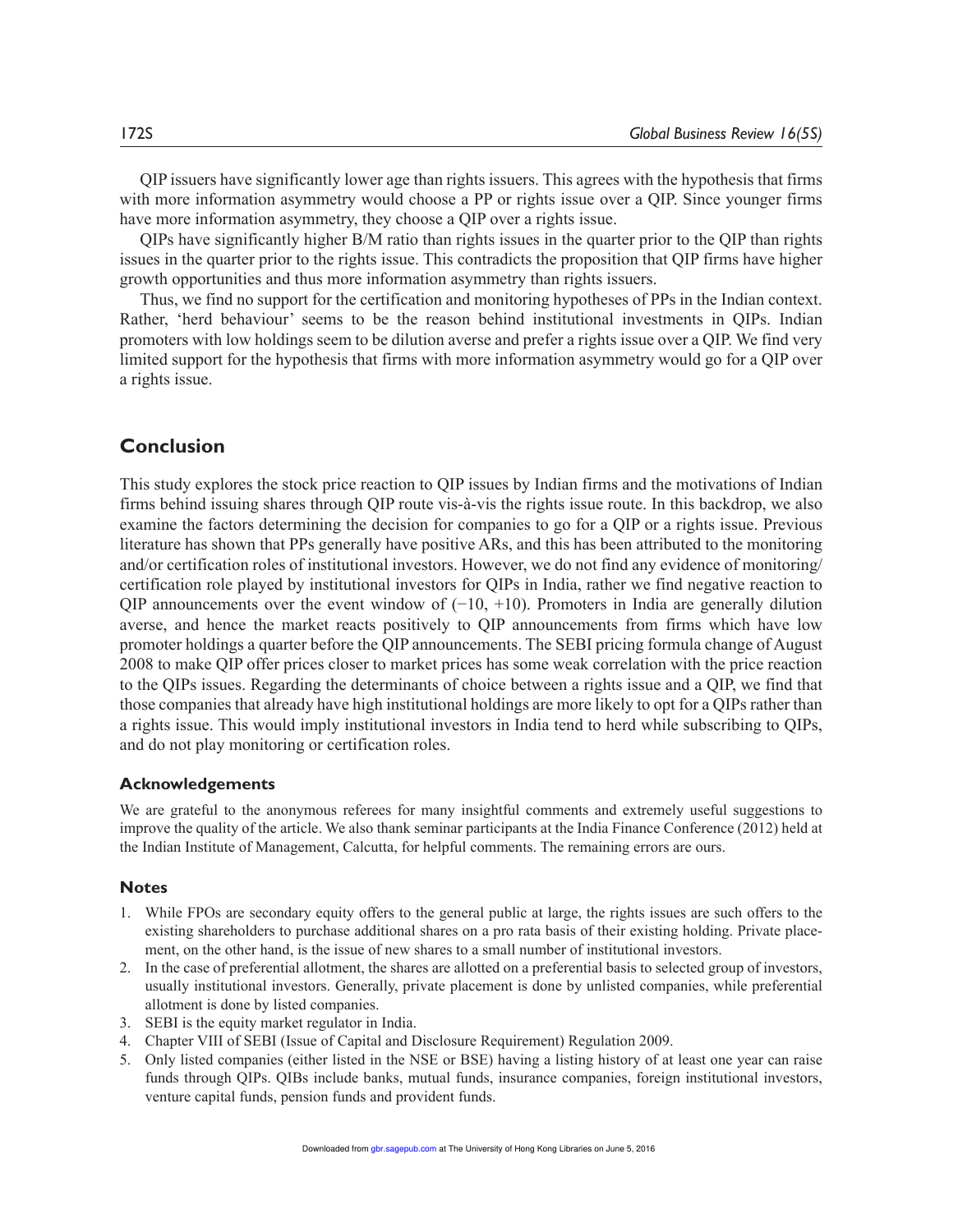- 6. There is a difference between QIP and preferential allotment. In the case of preferential allotment, the subscribers are related to the promoters, but in the case of QIP, there should not be any relationship between QIBs and the promoters.
- 7. Lock-in period is the period during which the holder of the share is not allowed to sell his/her share in the secondary market.
- 8. In India, Section 81 of Companies Act 1956 states that any company that goes for a seasoned equity issue must offer the issue first to the existing shareholders, as a rights issue, in order to protect the interest of existing shareholders. If the right issue is renounced, then the company can go for QIP or other forms of secondary issues. Otherwise, the board has to pass a special resolution in the shareholder's meeting with two-thirds of the majority in favour of not to offer right share in the first place and can directly go for QIP. This law also motivates us to analyze the firm-level determinants that drive the choice between QIP and rights issue.
- 9. We measure the book value of assets by adding the book value of equity and debt, and market value of assets is measured by adding the market capitalization and the book value of debt. The book value of equity and debt is measured at the end of the reporting year, and market capitalization of the firm is measured in the month prior to the QIP month.

#### **References**

- Balachandran, B., Faff, R., & Theobald, M. (2007). Rights offerings, renounceability and underwritten status. Working paper, Monash University, Melbourne.
- Barclay, M.J., Holderness, C.G., & Sheehan, D.P. (2007). Private placement and managerial entrenchment. *Journal of Corporate Finance*, *13*(4), 461–484.
- Barclay, M.J., & Litzenberger, R.H. (1988). Announcement effects of new equity issues and the use of intraday price data. *Journal of Financial Economics*, *21*(1), 71–99.
- Brown, S., & Warner, J. (1985). Using daily stock returns: The case of event studies. *Journal of Financial Economics*, *14*(1), 3–31.
- Choe, H., Ronald, W.M., & Nanda, V. (1993). Common stock offerings across the business cycle: Theory and evidence. *Journal of Empirical Finance*, *1*(1), 3–31.
- Claessens, S., Djankov, S., & Lang, L.H.P. (2000). The separation of ownership and control in East Asian corporations. *Journal of Financial Economics*, *58*(2), 81–112.
- Cronqvist, H., & Nilsson, M. (2003). Agency costs of controlling minority shareholders. *Journal of Financial and Quantitative Analysis*, *38*(4), 695–719.
	- ———. (2005). The choice between rights offerings and private equity placements. *Journal of Financial Economics*, *78*(2), 375–407.
- Dann, L.Y., & DeAngelo, H. (1988). Corporate financial policy and corporate control: A study of defensive adjustments in the assets and ownership structure. *Journal of Financial Economics*, *20*(1), 87–127.
- Dyck, A., & Zingales, L. (2004). Private benefits of control: An international comparison. *Journal of Finance*, *54*(2), 537–600.
- Eckbo, B.E., & Masulis, R.W. (1992). Adverse selection and the right offer paradox. *Journal of Financial Economics*, *32*(3), 293–332.
- Hansan, R.S. (1989). The demise of the right issue. *Review of Financial Studies*, *1*(3), 289–309.
- Hertzel, M., & Smith, R.L. (1993). Market discounts and shareholder gains for placing equity privately. *The Journal of Finance*, *48*(2), 459–485.
- Jensen, M., & Meckling, W. (1976). Theory of the firm: Managerial Behavior, agency costs and ownership structure. *Journal of Financial Economics*, *3*(4), 305–360.
- Kang, J., & Stulz, R. (1996). How different is Japanese corporate finance? An investigation of the information content of new security issues. *Review of Financial Studies*, *9*(1), 109–139.
- Kim, E., & Purnanandam, A. (2006). *Why do investors reacts negatively to seasoned equity offerings*? Working paper, University of Michigan, US.
- La Porta, R., Lopez-de-Silanes, F., & Shleifer, A. (1999). Corporate ownership around the world. *Journal of Finance*, *54*(2), 471–517.